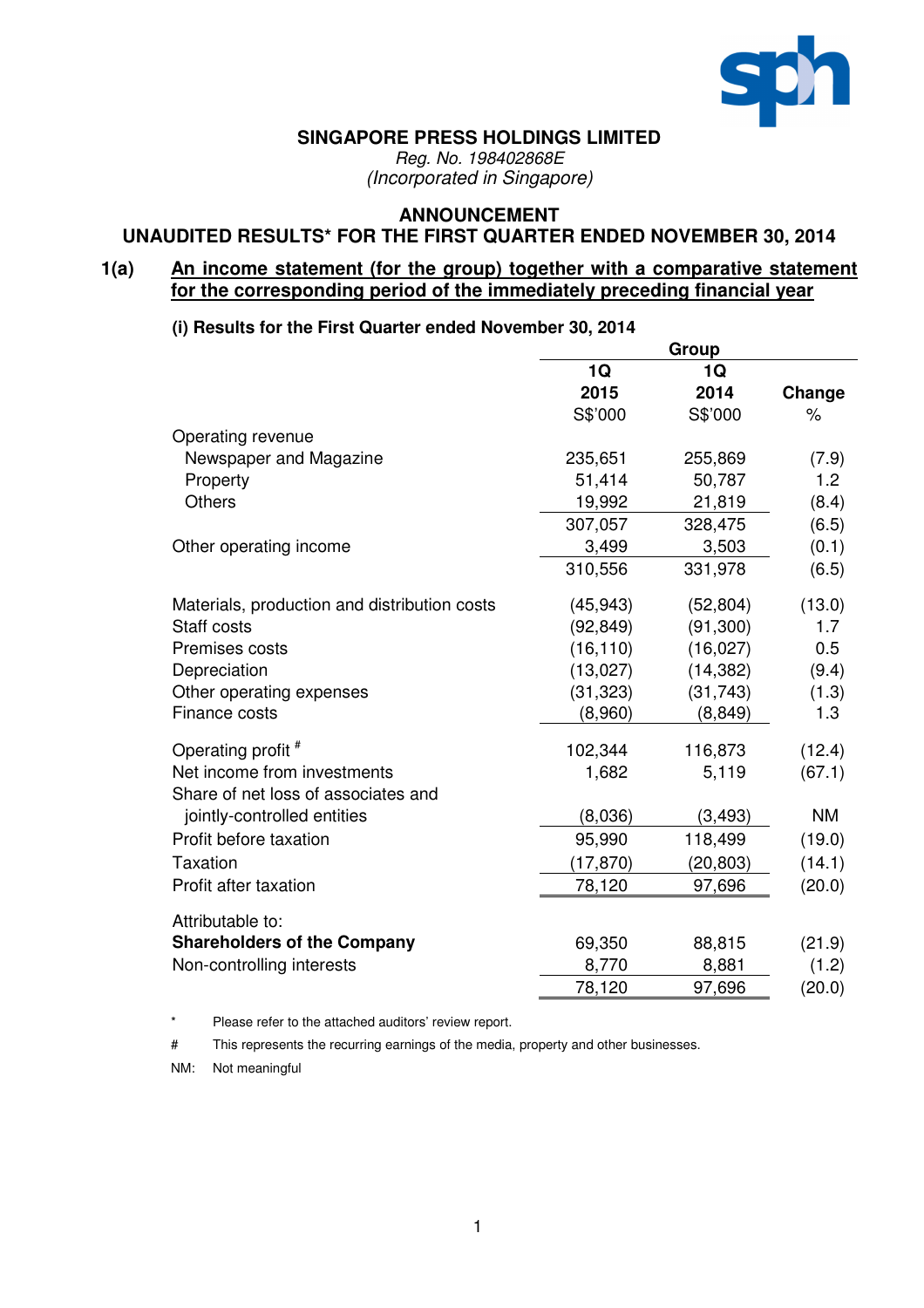#### **1(a)(ii) Notes:**

### **Profit after taxation is arrived at after accounting for:**

|                                               |                 | Group   |           |
|-----------------------------------------------|-----------------|---------|-----------|
|                                               | 1Q              | 1Q      |           |
|                                               | 2015            | 2014    | Change    |
|                                               | S\$'000         | S\$'000 | $\%$      |
| (Allowance)/Write-back of allowance for stock |                 |         |           |
| obsolescence                                  | (194)           | 128     | ΝM        |
| Share-based compensation expense              | (1, 186)        | (1,654) | (28.3)    |
| Allowance for impairment of trade receivables | (1,282)         | (1,261) | 1.7       |
| Bad debts recovery                            | 49              | 155     | (68.4)    |
| Amortisation of intangible assets             | (2,573)         | (2,402) | 7.1       |
| Net loss on disposal of property,             |                 |         |           |
| plant and equipment                           | (6)             | (158)   | (96.2)    |
| Interest income                               | 1,852           | 1,953   | (5.2)     |
| Net fair value changes on                     |                 |         |           |
| Internally-managed assets at fair value       |                 |         |           |
| through profit or loss                        | 314             | (252)   | <b>NM</b> |
| Derivative financial instruments              | $(14, 673)^{A}$ | 1,901   | <b>NM</b> |
| Net foreign exchange differences              | 1,813           | 456     | <b>NM</b> |
| Impairment of investment                      |                 | (313)   | <b>NM</b> |
| Net over-provision of prior years' taxation   | 27              | 5       | <b>NM</b> |

<sup>^</sup> Relates mainly to fair value loss on U.S. Dollar forward hedges for portfolio investments. The corresponding gain on underlying investments was recognised as net fair value changes on available-for-sale financial assets in *Other comprehensive income.*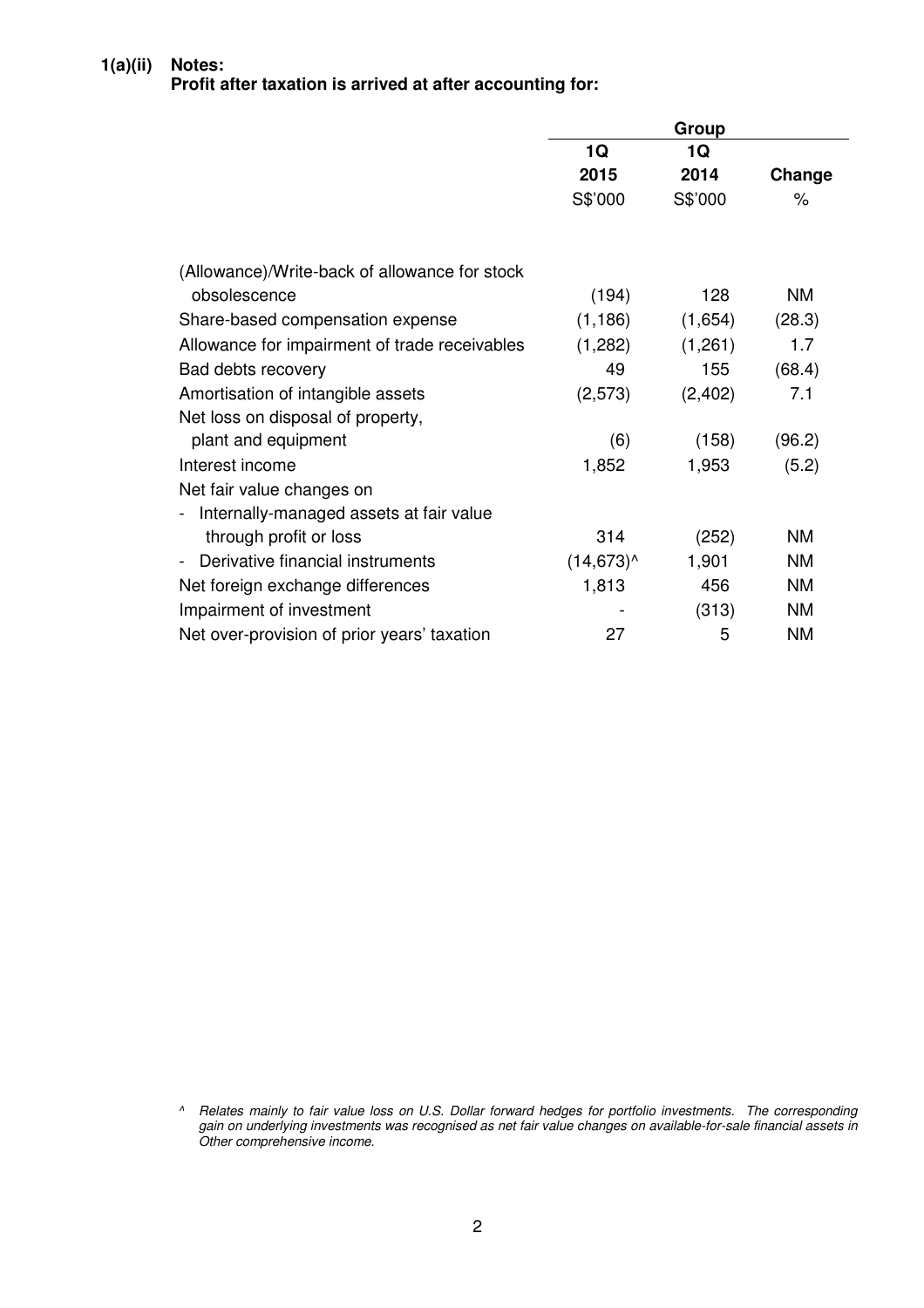|                                                                                                                                                             | Group                 |                       |                   |  |
|-------------------------------------------------------------------------------------------------------------------------------------------------------------|-----------------------|-----------------------|-------------------|--|
|                                                                                                                                                             | 1Q<br>2015<br>S\$'000 | 1Q<br>2014<br>S\$'000 | Change<br>$\%$    |  |
| Profit after taxation                                                                                                                                       | 78,120                | 97,696                | (20.0)            |  |
| Other comprehensive income, net of tax<br>Items that may be re-classified subsequently to<br>profit or loss<br>Cash flow hedges<br>- net fair value changes | (2,633)               | (7, 577)              | (65.3)            |  |
| - transferred to income statement                                                                                                                           | 1,646                 | 762                   | <b>NM</b>         |  |
| Net fair value changes on available-for-sale<br>financial assets<br>net fair value changes<br>transferred to income statement                               | 20,836<br>(8,732)     | 15,962<br>866         | 30.5<br><b>NM</b> |  |
| Currency translation difference<br>arising from consolidation of financial statements<br>of foreign subsidiaries, associates and jointly-                   |                       |                       |                   |  |
| controlled entities                                                                                                                                         | (198)                 | (1,073)               | (81.5)            |  |
|                                                                                                                                                             | 10,919                | 8,940                 | 22.1              |  |
| Total comprehensive income                                                                                                                                  | 89,039                | 106,636               | (16.5)            |  |
| Attributable to:                                                                                                                                            |                       |                       |                   |  |
| <b>Shareholders of the Company</b>                                                                                                                          | 80,635                | 100,047               | (19.4)            |  |
| Non-controlling interests                                                                                                                                   | 8,404                 | 6,589                 | 27.5              |  |
|                                                                                                                                                             | 89,039                | 106,636               | (16.5)            |  |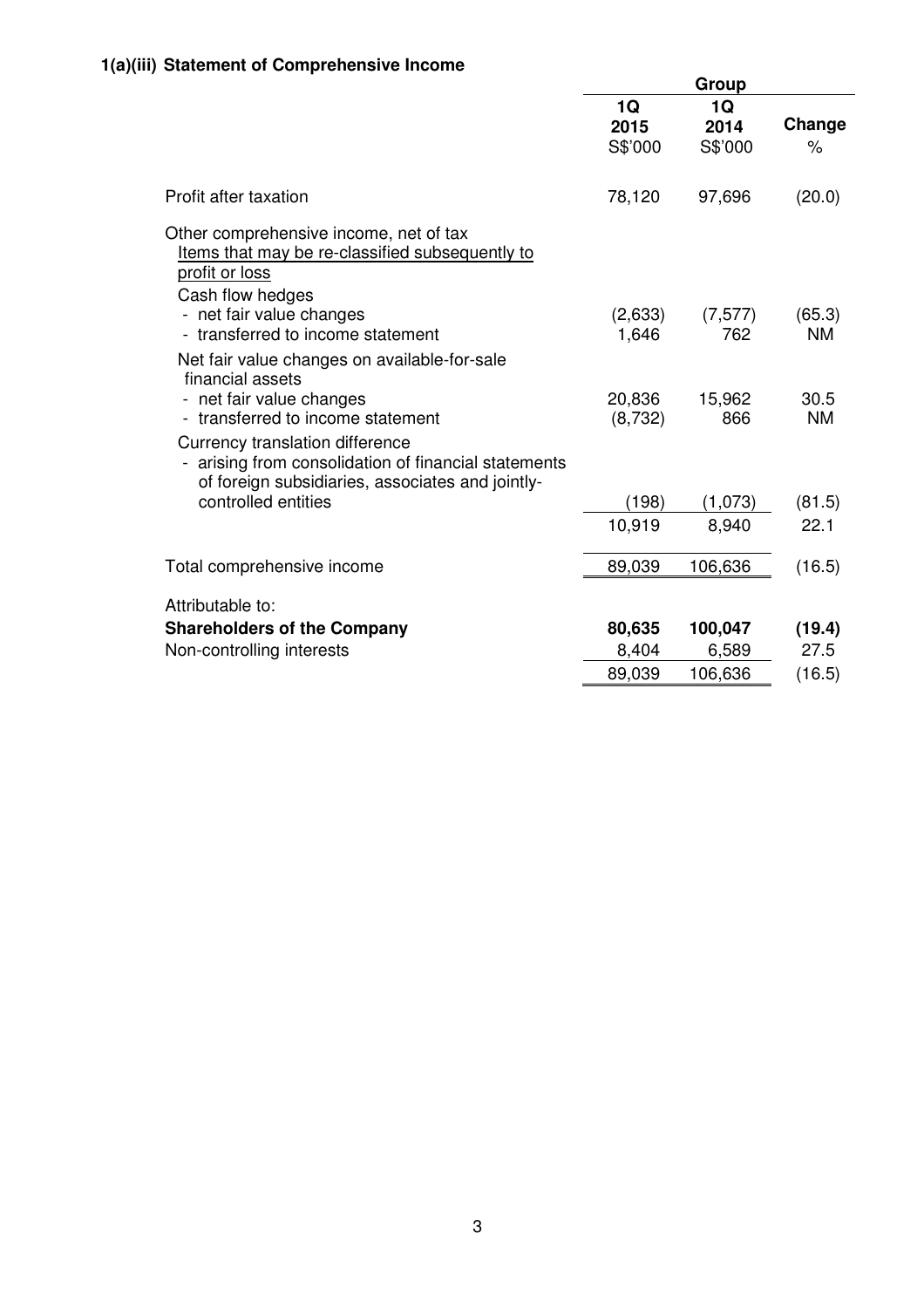#### **1(b)(i) A balance sheet (for the issuer and group), together with a comparative statement as at the end of the immediately preceding financial year**

# **Balance Sheets As At November 30, 2014**

|                                            |             | Group          |           | Company        |           |
|--------------------------------------------|-------------|----------------|-----------|----------------|-----------|
|                                            |             | <b>Nov 30,</b> | Aug 31,   | <b>Nov 30,</b> | Aug 31,   |
|                                            |             | 2014           | 2014      | 2014           | 2014      |
|                                            | <b>Note</b> | S\$'000        | S\$'000   | S\$'000        | S\$'000   |
|                                            |             |                |           |                |           |
| <b>CAPITAL EMPLOYED</b>                    |             |                |           |                |           |
| Share capital                              |             | 522,809        | 522,809   | 522,809        | 522,809   |
| Treasury shares                            |             | (3,046)        | (3,046)   | (3,046)        | (3,046)   |
| Reserves                                   |             | 537,559        | 526,409   | 61,002         | 59,884    |
| Retained profits                           |             | 2,710,339      | 2,640,923 | 672,118        | 614,378   |
| Shareholders' interests                    |             | 3,767,661      | 3,687,095 | 1,252,883      | 1,194,025 |
| Non-controlling interests                  |             | 709,505        | 709,088   |                |           |
| <b>Total equity</b>                        |             | 4,477,166      | 4,396,183 | 1,252,883      | 1,194,025 |
|                                            |             |                |           |                |           |
| <b>EMPLOYMENT OF CAPITAL</b>               |             |                |           |                |           |
|                                            |             |                |           |                |           |
| <b>Non-current assets</b>                  |             |                |           |                |           |
| Property, plant and equipment              |             | 276,426        | 285,562   | 159,485        | 166,318   |
| Investment properties                      |             | 3,875,042      | 3,860,451 |                |           |
| Investments in subsidiaries                |             |                |           | 411,805        | 411,805   |
| Investments in associates                  |             | 69,482         | 78,353    | 31,160         | 31,160    |
| Investments in jointly-controlled entities |             | 567            | 6,688     |                |           |
| Trade and other receivables                |             | 3,668          | 3,672     | 232,338        | 232,238   |
| Long-term investments                      |             | 610,469        | 603,266   | 43,023         | 42,998    |
| Intangible assets                          | (a)         | 204,918        | 173,152   | 33,717         | 34,219    |
|                                            |             | 5,040,572      | 5,011,144 | 911,528        | 918,738   |
|                                            |             |                |           |                |           |
| <b>Current assets</b>                      |             |                |           |                |           |
| Inventories                                |             | 21,626         | 23,947    | 20,194         | 22,215    |
| Trade and other receivables                |             | 276,513        | 144,443   | 1,445,558      | 1,566,378 |
| Short-term investments                     |             | 623,237        | 1,028,026 | 12,058         | 207,536   |
| Derivative financial instruments           |             | 481            | 899       | $\blacksquare$ | 3         |
| Cash and cash equivalents                  |             | 802,614        | 442,937   | 600,109        | 189,271   |
|                                            | (b)         | 1,724,471      | 1,640,252 | 2,077,919      | 1,985,403 |
|                                            |             |                |           |                |           |
| <b>Total assets</b>                        |             | 6,765,043      | 6,651,396 | 2,989,447      | 2,904,141 |
|                                            |             |                |           |                |           |
| <b>Non-current liabilities</b>             |             |                |           |                |           |
| Trade and other payables                   |             |                |           |                |           |
| Deferred income tax liabilities            |             | 31,937         | 34,875    |                |           |
| Borrowings                                 |             | 50,702         | 46,901    | 24,434         | 25,308    |
| Derivative financial instruments           |             | 879,842        | 879,107   |                |           |
|                                            |             | 9,873          | 8,757     |                |           |
|                                            |             | 972,354        | 969,640   | 24,434         | 25,308    |
|                                            |             |                |           |                |           |
| <b>Current liabilities</b>                 |             |                |           |                |           |
| Trade and other payables                   |             | 275,258        | 298,046   | 834,898        | 819,334   |
| Current income tax liabilities             |             | 78,630         | 60,502    | 47,462         | 35,689    |
| Borrowings                                 |             | 949,137        | 926,369   | 829,623        | 829,482   |
| Derivative financial instruments           |             | 12,498         | 656       | 147            | 303       |
|                                            |             | 1,315,523      | 1,285,573 | 1,712,130      | 1,684,808 |
|                                            |             |                |           |                |           |
| <b>Total liabilities</b>                   |             | 2,287,877      | 2,255,213 | 1,736,564      | 1,710,116 |
|                                            |             |                |           |                |           |
| <b>Net assets</b>                          |             | 4,477,166      | 4,396,183 | 1,252,883      | 1,194,025 |
|                                            |             |                |           |                |           |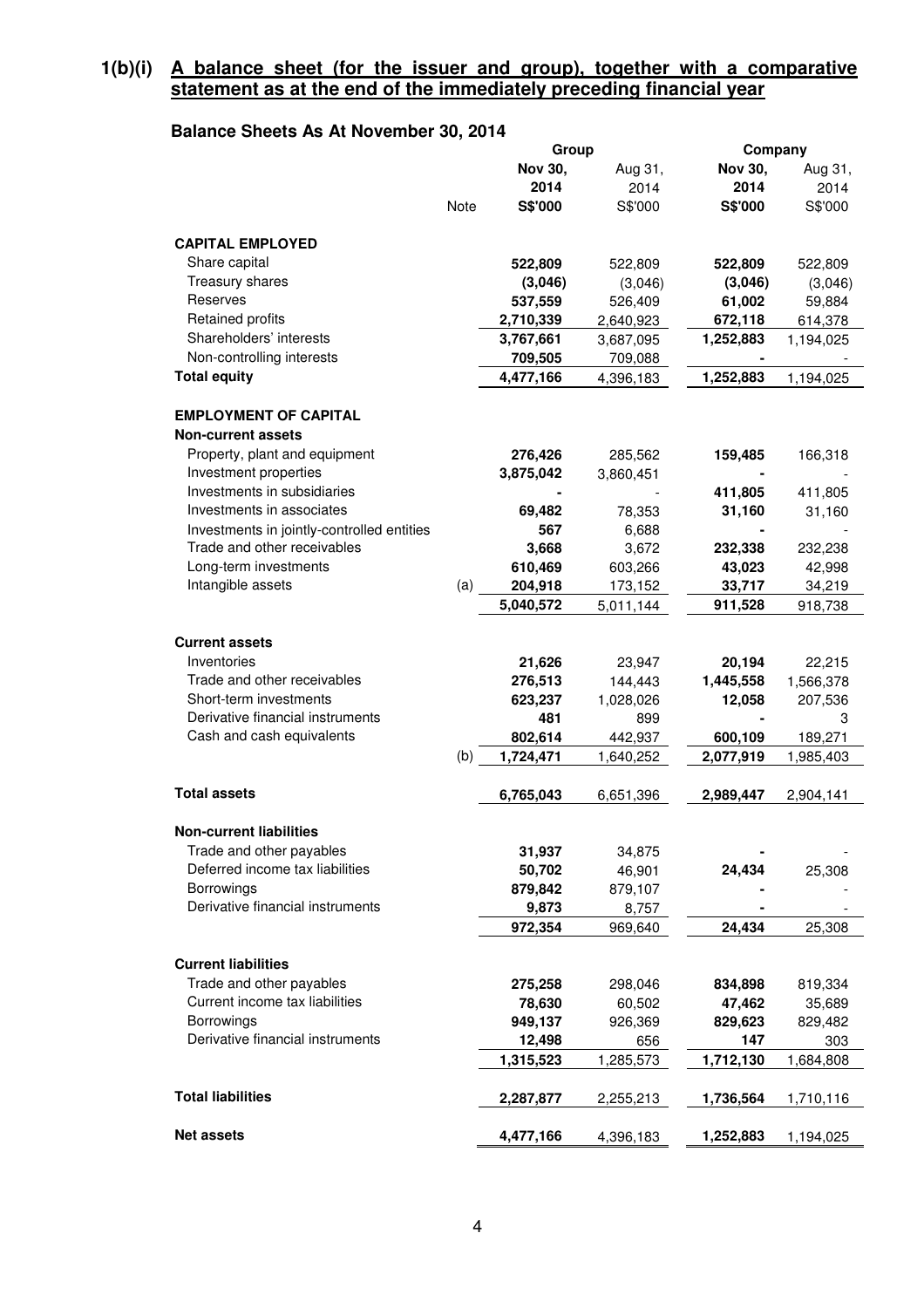### **Note to the Balance Sheets**

(a) On October 31, 2014, the Group acquired a 60% stake in CoSine Holdings Pte. Ltd. ("CoSine"). CoSine holds 100% of the shares in StreetSine Singapore Pte. Ltd. and StreetSine Hongkong Limited (collectively "CoSine Group"). CoSine Group provides real-time, proprietary information and advanced analytics on the real estate sector in Singapore and Hong Kong.

The total consideration for the acquisition was S\$30.0 million. After accounting for cash acquired of S\$1.6 million, the net cash outflow as of November 30, 2014 was S\$28.4 million. Arising from the acquisition, the Group has recognised intangible assets (including goodwill) of S\$33.6 million, subject to completion of the purchase price allocation exercise.

(b) The movements in the Group's Current Assets arose from recurring investing and operating activities. The increase in Trade and other receivables pertains to proceeds from sale of investments due after period-end.

#### **1(b)(ii) Aggregate amount of the group's borrowings and debt securities**

#### **Group Borrowings**

#### **Amount repayable in one year**

|                | As at November 30, 2014 | <b>As at August 31, 2014</b> |                  |  |  |
|----------------|-------------------------|------------------------------|------------------|--|--|
| <b>Secured</b> | <b>Unsecured</b>        | <b>Secured</b>               | <b>Unsecured</b> |  |  |
| S\$'000        | S\$'000                 | S\$'000                      | S\$'000          |  |  |
| 116,797        | 832,340                 | 93,882                       | 832,487          |  |  |

#### **Amount repayable after one year**

| As at November 30, 2014 |                  | <b>As at August 31, 2014</b> |                  |  |  |
|-------------------------|------------------|------------------------------|------------------|--|--|
| <b>Secured</b>          | <b>Unsecured</b> | <b>Secured</b>               | <b>Unsecured</b> |  |  |
| S\$'000                 | S\$'000          | S\$'000                      | S\$'000          |  |  |
| 843,604                 | 36,238           | 843,125                      | 35,982           |  |  |

#### **Details of collateral**

The secured bank loan facilities as at November 30, 2014 comprised the term loan facilities of S\$975.0 million (August 31, 2014: S\$975.0 million) and S\$138.0 million (August 31, 2014: S\$138.0 million) undertaken by the subsidiaries, SPH REIT and The Seletar Mall Pte Ltd ("Seletar Mall") respectively. As at the balance sheet date, the amounts drawn down were S\$850.0 million (August 31, 2014: S\$850.0 million) for SPH REIT and S\$117.0 million (August 31, 2014: S\$94.1 million) for Seletar Mall.

The term loan taken up by SPH REIT is secured by way of a first legal mortgage on SPH REIT's investment property – Paragon, first legal charge over the tenancy account and sales proceeds account for Paragon, and an assignment of certain insurances taken in relation to Paragon.

The term loan taken up by Seletar Mall is secured by way of a first legal mortgage on Seletar Mall's investment property, an assignment of insurance taken in relation to the investment property and a deed of subordination in respect of the loans from the ultimate holding company and the shareholders of Seletar Mall.

The total balance of S\$960.4 million as at November 30, 2014 (August 31, 2014: S\$937.0 million) represented the secured borrowings stated at amortised cost.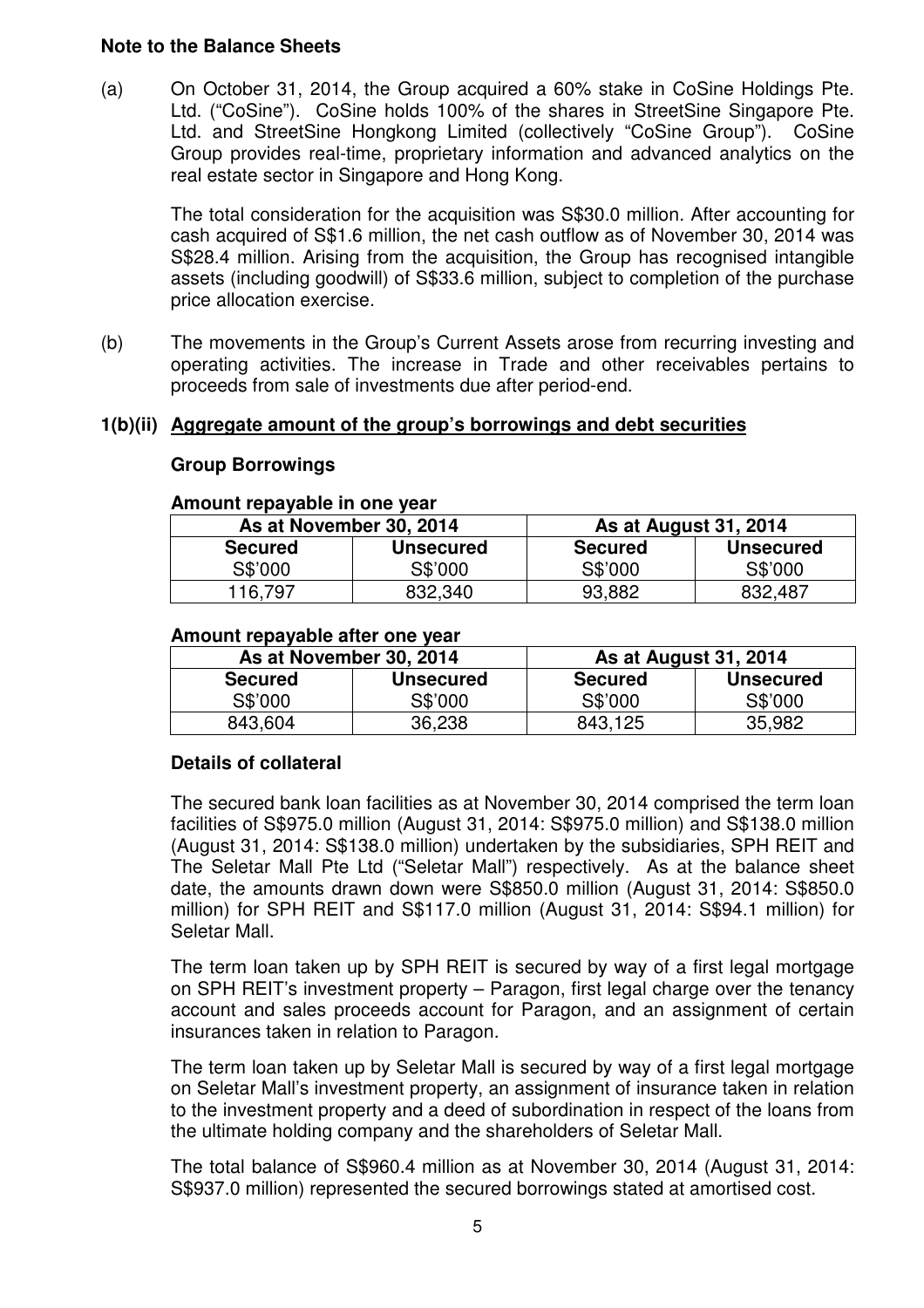# **1(c) A statement of cash flows (for the group), together with a comparative statement for the corresponding period of the immediately preceding financial year**

**Consolidated Statement of Cash Flows for the First Quarter ended November 30, 2014**

|                                                                                                                               | 1Q<br>2015<br>S\$'000 | 1Q<br>2014<br>S\$'000 |
|-------------------------------------------------------------------------------------------------------------------------------|-----------------------|-----------------------|
| <b>CASH FLOWS FROM OPERATING ACTIVITIES</b>                                                                                   |                       |                       |
| Profit before taxation                                                                                                        | 95,990                | 118,499               |
| Adjustments for:                                                                                                              |                       |                       |
| Depreciation                                                                                                                  | 13,027                | 14,382                |
| Net loss on disposal of property, plant and equipment                                                                         | 6                     | 158                   |
| Share of net loss of associates and<br>jointly-controlled entities                                                            | 8,036                 | 3,493                 |
| Net income from investments                                                                                                   | (1,682)               | (5, 119)              |
| Amortisation of intangible assets                                                                                             | 2,573                 | 2,402                 |
| Finance costs                                                                                                                 | 8,960                 | 8,849                 |
| Share-based compensation expense                                                                                              | 1,186                 | 1,654                 |
| Other non-cash items                                                                                                          | 660                   | 798                   |
| Operating cash flow before working capital changes                                                                            | 128,756               | 145,116               |
| Changes in operating assets and liabilities, net of effects<br>from acquisition and disposal of subsidiaries and<br>business: |                       |                       |
| Inventories                                                                                                                   | 2,321                 | (4,060)               |
| Trade and other receivables, current                                                                                          | (2, 721)              | (12, 494)             |
| Trade and other payables, current                                                                                             | 9,464                 | 8,733                 |
| Trade and other receivables, non-current                                                                                      | 4                     | (51)                  |
| Trade and other payables, non-current                                                                                         | (2,938)               | 175                   |
| Currency translation difference                                                                                               | 253                   | (305)                 |
|                                                                                                                               | 135,139               | 137,114               |
| Income tax paid                                                                                                               | (632)                 | (638)                 |
| Dividends paid (net) by subsidiaries to<br>non-controlling interests                                                          | (10, 429)             | (14)                  |
| Net cash from operating activities                                                                                            | 124,078               | 136,462               |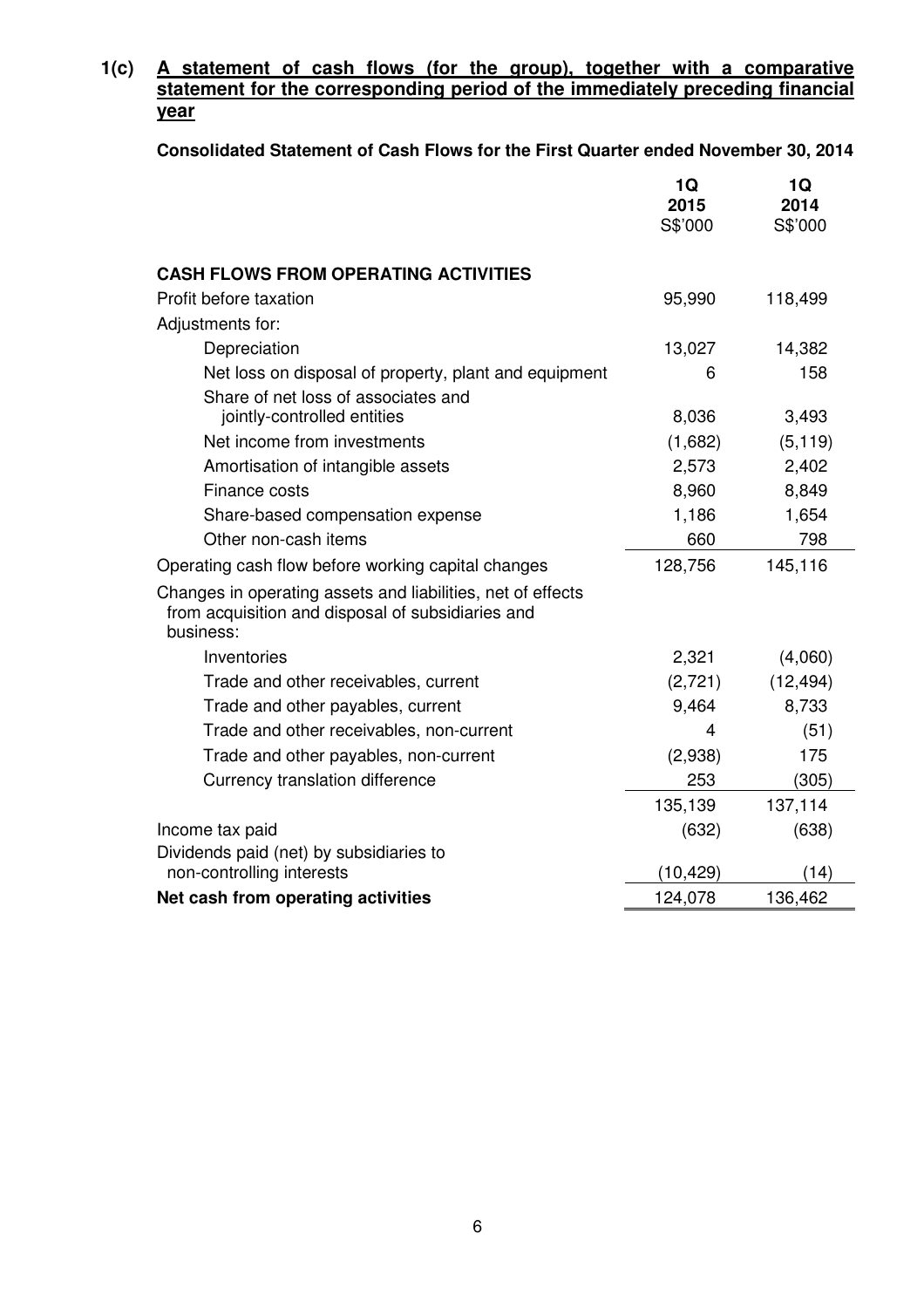#### **Consolidated Statement of Cash Flows for the First Quarter ended November 30, 2014 (cont'd)**

|                                                                        | 1Q<br>2015<br>S\$'000 | 1Q<br>2014<br>S\$'000 |
|------------------------------------------------------------------------|-----------------------|-----------------------|
|                                                                        |                       |                       |
| <b>CASH FLOWS FROM INVESTING ACTIVITIES</b>                            |                       |                       |
| Purchase of property, plant and equipment                              | (3,771)               | (4, 819)              |
| Proceeds from disposal of property, plant and equipment                | 41                    | 55                    |
| Additions to investment properties                                     | (20, 478)             | (14, 541)             |
| Acquisition of subsidiaries (net of cash acquired)                     | (29, 181)             |                       |
| Acquisition of business by a subsidiary                                |                       | (5,500)               |
| Acquisition of interests in associates                                 |                       | (503)                 |
| Dividends received from associates                                     | 6,591                 | 304                   |
| Proceeds from disposal of an associate                                 |                       | 31,503                |
| Increase in amounts owing by associates/jointly-controlled             |                       |                       |
| entities<br>(Decrease)/Increase in amounts owing to jointly-controlled | (1,536)               | (11,095)              |
| entities                                                               | (24, 926)             | 11,007                |
| Purchase of long-term investments                                      | (13,086)              | (729)                 |
| Proceeds from disposal of long-term investments                        | 905                   | 3,309                 |
| Purchase of short-term investments                                     | (47, 263)             | (278, 249)            |
| Proceeds from redemption/disposal of short-term<br>investments         | 355,307               | 481,269               |
| Dividends received                                                     | 2,941                 | 2,310                 |
| Interest received                                                      | 1,734                 | 1,808                 |
| Other investment income                                                | (658)                 | 1,146                 |
| Net cash from investing activities                                     | 226,620               | 217,275               |
|                                                                        |                       |                       |
| <b>CASH FLOWS FROM FINANCING ACTIVITIES</b>                            |                       |                       |
| Proceeds from bank loan (net of transaction costs)                     | 22,873                | 9,520                 |
| Repayment of loans from non-controlling interests                      | (112)                 |                       |
| Interest paid                                                          | (13, 782)             | (13,691)              |
| Proceeds from issuance of shares by the Company                        |                       | 281                   |
| Net cash from/(used in) financing activities                           | 8,979                 | (3,890)               |
| Net increase in cash and cash equivalents                              | 359,677               | 349,847               |
| Cash and cash equivalents at beginning of period                       | 442,937               | 465,398               |
| Cash and cash equivalents at end of period                             | 802,614               | 815,245               |
|                                                                        |                       |                       |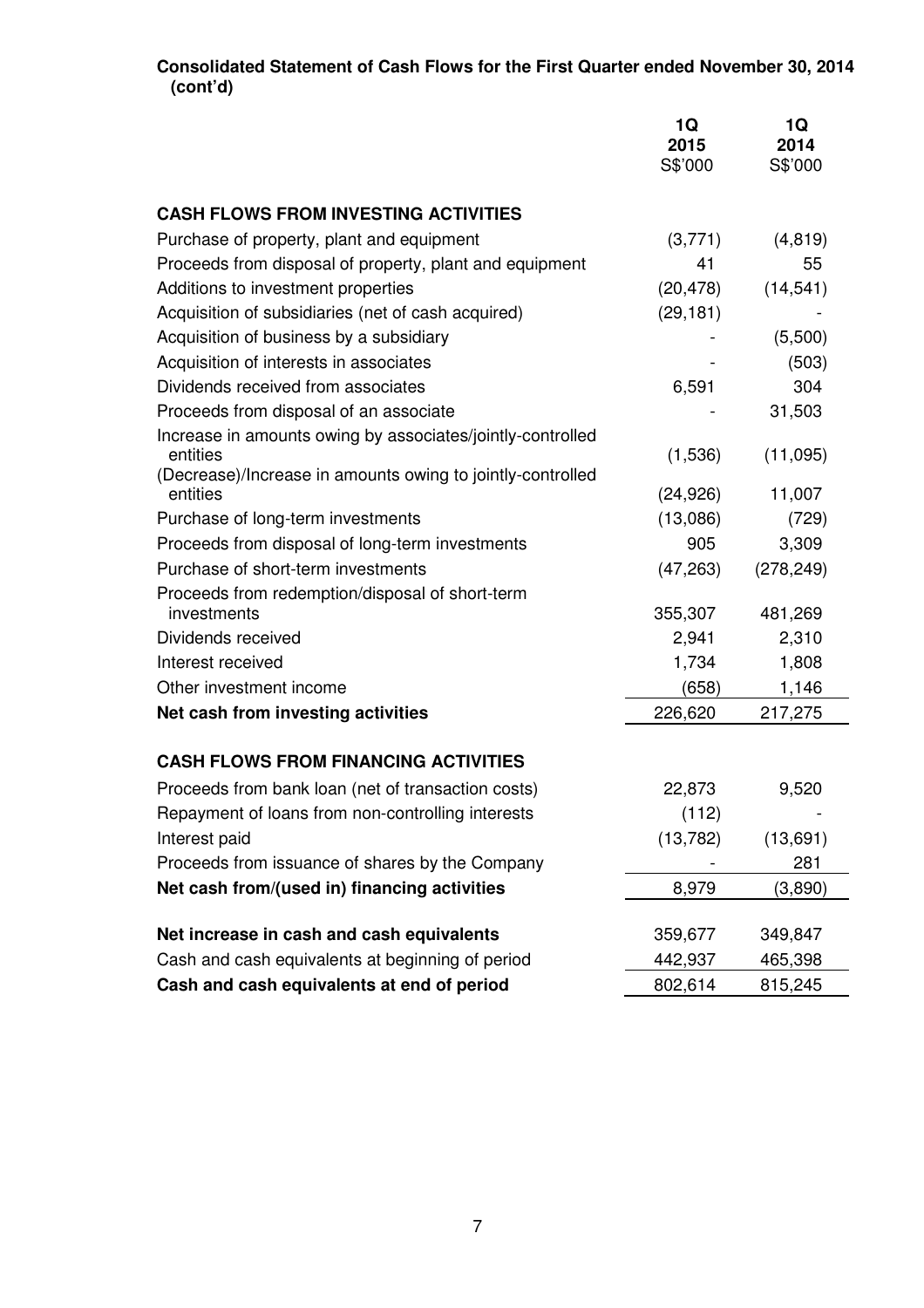#### 1(d)(i) A statement (for the issuer and group) showing either (i) all changes in equity or (ii) changes in equity other than those arising from capitalisation issues and distributions to shareholders, together with a comparative statement for the corresponding period of the **immediately preceding financial year**

**Statements of Changes in Total Equity for the First Quarter ended November 30, 2014**

**(a) Group**

| Attributable to Shareholders of the Company |                                             |                                      |                                          |                                   |                                            |                                       |                                       |                                   |                                                    |                                          |
|---------------------------------------------|---------------------------------------------|--------------------------------------|------------------------------------------|-----------------------------------|--------------------------------------------|---------------------------------------|---------------------------------------|-----------------------------------|----------------------------------------------------|------------------------------------------|
| <b>Share</b><br>Capital<br>S\$'000          | <b>Treasury</b><br><b>Shares</b><br>S\$'000 | Capital<br><b>Reserve</b><br>S\$'000 | Share-based<br><b>Reserve</b><br>S\$'000 | <b>Reserve</b><br>S\$'000         | Fair<br>Value<br><b>Reserve</b><br>S\$'000 | Currency<br><b>Reserve</b><br>S\$'000 | Retained<br><b>Profits</b><br>S\$'000 | <b>Total</b><br>S\$'000           | Non-<br>controlling<br><b>Interests</b><br>S\$'000 | <b>Total</b><br><b>Equity</b><br>S\$'000 |
| 522,809                                     | (3,046)                                     |                                      | 19,144                                   | (6,386)                           | 525,824                                    | (1, 498)                              | 2,640,923                             | 3,687,095                         | 709,088                                            | 4,396,183                                |
|                                             |                                             |                                      |                                          | (658)                             | 12,104                                     | (161)                                 | 69,350                                | 80,635                            | 8,404                                              | 89,039                                   |
|                                             |                                             |                                      |                                          |                                   |                                            |                                       |                                       |                                   |                                                    |                                          |
|                                             |                                             |                                      | 1,150<br>(213)                           |                                   |                                            |                                       | 213                                   | 1,150<br>$\overline{\phantom{a}}$ | (10, 429)                                          | 1,150<br>(10, 429)                       |
|                                             |                                             |                                      |                                          |                                   |                                            |                                       | (147)<br>$\overline{\phantom{a}}$     | (147)<br>(1,072)                  | 147<br>2,295                                       | 1,223                                    |
| 522,809                                     | (3,046)                                     |                                      | 20,081                                   | (7,044)                           | 537,928                                    | (1,659)                               | 2,710,339                             | 3,767,661                         | 709,505                                            | 4,477,166                                |
|                                             |                                             |                                      |                                          | (10, 675)<br>(1,072)<br>(11, 747) | <b>Compensation Hedging</b>                |                                       |                                       | <b>Translation</b>                |                                                    |                                          |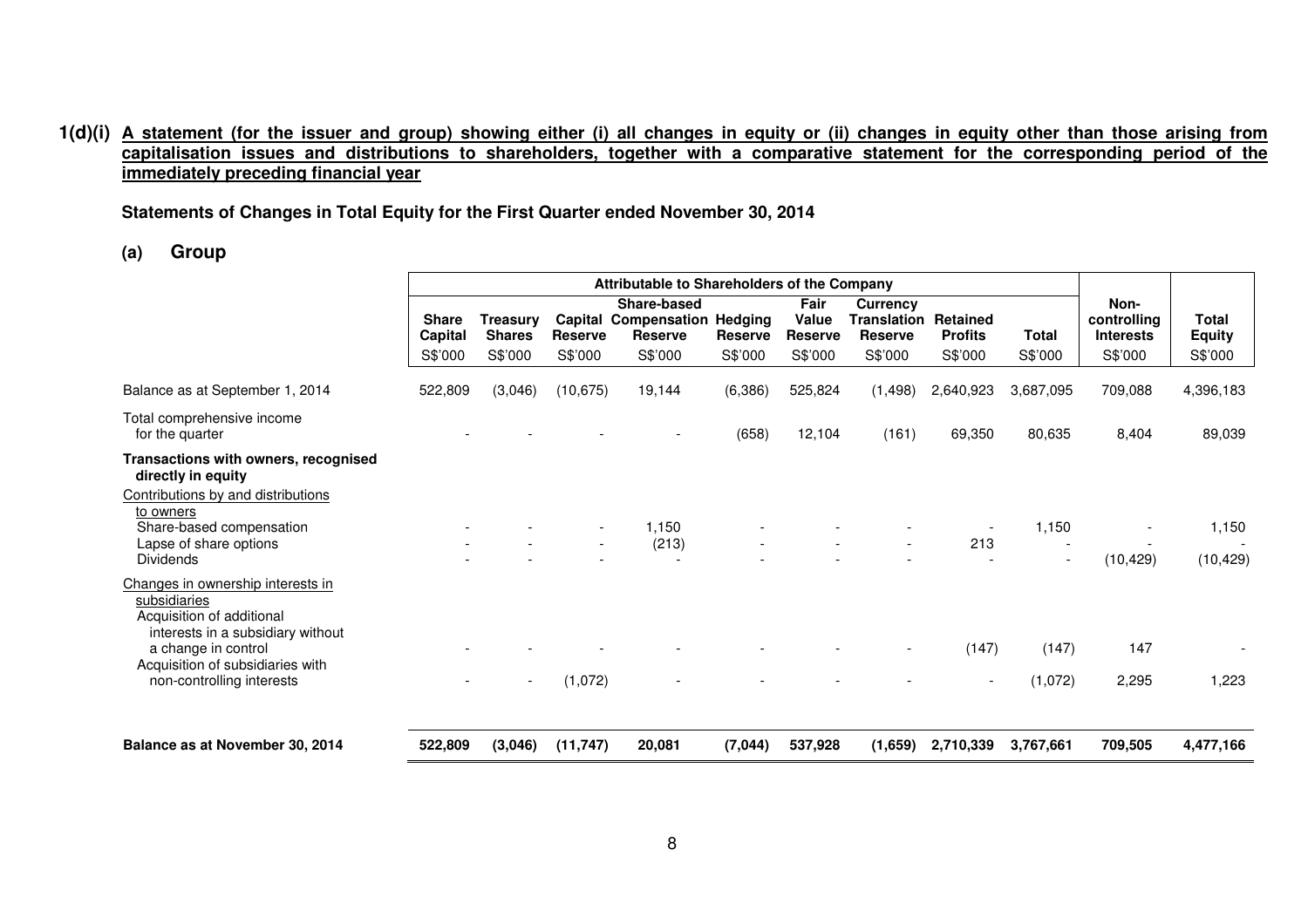#### **Statements of Changes in Total Equity for the First Quarter ended November 30, 2014 (cont'd)**

# **(a) Group (cont'd)**

|                                                                        | Attributable to Shareholders of the Company |                                                      |                                      |                                                                         |                                                      |                                                      |                                                             |                                                      |                  |                                                    |                                   |
|------------------------------------------------------------------------|---------------------------------------------|------------------------------------------------------|--------------------------------------|-------------------------------------------------------------------------|------------------------------------------------------|------------------------------------------------------|-------------------------------------------------------------|------------------------------------------------------|------------------|----------------------------------------------------|-----------------------------------|
|                                                                        | <b>Share</b><br>Capital<br>S\$'000          | Treasurv<br><b>Shares</b><br>S\$'000                 | Capital<br><b>Reserve</b><br>S\$'000 | Share-based<br><b>Compensation Hedging</b><br><b>Reserve</b><br>S\$'000 | <b>Reserve</b><br>S\$'000                            | Fair<br>Value<br><b>Reserve</b><br>S\$'000           | <b>Currency</b><br>Translation<br><b>Reserve</b><br>S\$'000 | Retained<br><b>Profits</b><br>S\$'000                | Total<br>S\$'000 | Non-<br>controlling<br><b>Interests</b><br>S\$'000 | Total<br><b>Equity</b><br>S\$'000 |
| Balance as at September 1, 2013                                        | 522,114                                     | (6,269)                                              | (13, 858)                            | 21,544                                                                  | (1,289)                                              | 421,966                                              | 343                                                         | 2,591,929                                            | 3,536,480        | 679,226                                            | 4,215,706                         |
| Total comprehensive income<br>for the quarter                          |                                             |                                                      |                                      | $\overline{\phantom{a}}$                                                | (4,532)                                              | 16,828                                               | (1,064)                                                     | 88,815                                               | 100,047          | 6,589                                              | 106,636                           |
| Transactions with owners, recognised<br>directly in equity             |                                             |                                                      |                                      |                                                                         |                                                      |                                                      |                                                             |                                                      |                  |                                                    |                                   |
| Contributions by and distributions<br>to owners                        |                                             |                                                      |                                      |                                                                         |                                                      |                                                      |                                                             |                                                      |                  |                                                    |                                   |
| Share-based compensation<br><b>Issue of shares</b>                     | 324                                         | $\overline{\phantom{a}}$                             | $\overline{\phantom{0}}$             | .661<br>(43)                                                            | $\overline{\phantom{a}}$<br>$\overline{\phantom{a}}$ | $\overline{\phantom{0}}$                             |                                                             | $\overline{\phantom{a}}$<br>$\overline{\phantom{a}}$ | 1,661<br>281     |                                                    | ,661<br>281                       |
| Reversal of listing expenses of a subsidiary<br>Lapse of share options | $\overline{\phantom{a}}$                    | $\overline{\phantom{a}}$<br>$\overline{\phantom{a}}$ | 1,185                                | (341)                                                                   | $\overline{\phantom{a}}$<br>$\overline{\phantom{a}}$ | $\overline{\phantom{0}}$<br>$\overline{\phantom{a}}$ | $\overline{\phantom{a}}$<br>$\sim$                          | $\overline{\phantom{a}}$<br>341                      | 1,185            | 508<br>$\overline{\phantom{a}}$                    | .693                              |
| <b>Dividends</b>                                                       |                                             |                                                      |                                      |                                                                         | $\overline{\phantom{0}}$                             | $\overline{\phantom{0}}$                             | $\overline{\phantom{0}}$                                    | (242, 301)                                           | (242, 301)       | (14)                                               | (242, 315)                        |
| Balance as at November 30, 2013                                        | 522,438                                     | (6, 269)                                             | (12, 673)                            | 22,821                                                                  | (5,821)                                              | 438,794                                              | (721)                                                       | 2,438,784                                            | 3,397,353        | 686,309                                            | 4,083,662                         |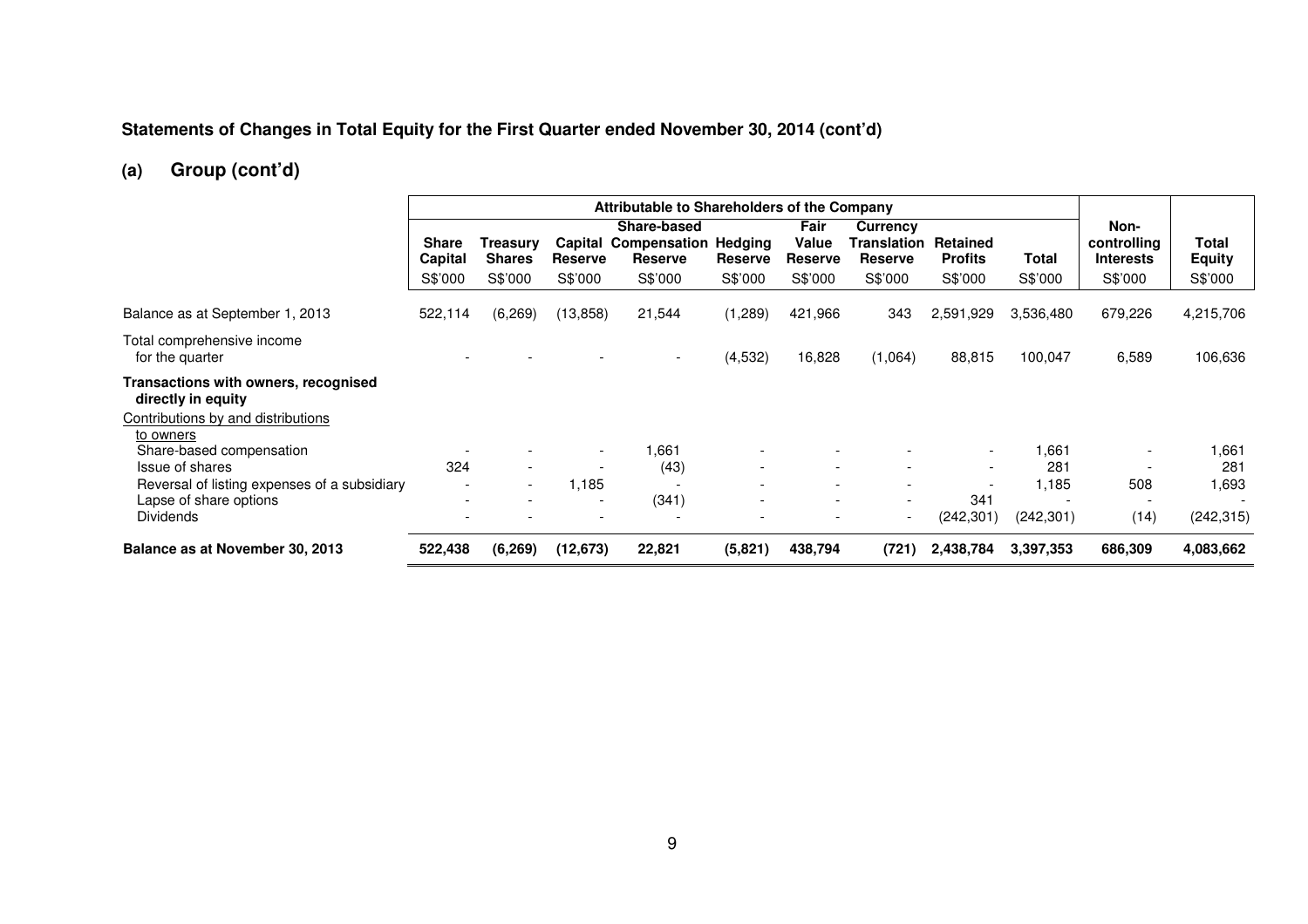#### **Statements of Changes in Total Equity for the First Quarter ended November 30, 2014 (cont'd)**

# **(b) Company**

|                                                                                                               |                                |                                  | Share-based                    |                           | Fair                    |                                   |                               |
|---------------------------------------------------------------------------------------------------------------|--------------------------------|----------------------------------|--------------------------------|---------------------------|-------------------------|-----------------------------------|-------------------------------|
|                                                                                                               | <b>Share</b><br><b>Capital</b> | <b>Treasury</b><br><b>Shares</b> | Compensation<br><b>Reserve</b> | Hedging<br><b>Reserve</b> | Value<br><b>Reserve</b> | <b>Retained</b><br><b>Profits</b> | <b>Total</b><br><b>Equity</b> |
|                                                                                                               | S\$'000                        | S\$'000                          | S\$'000                        | S\$'000                   | S\$'000                 | S\$'000                           | S\$'000                       |
| Balance as at September 1, 2014                                                                               | 522,809                        | (3,046)                          | 19,098                         | (251)                     | 41,037                  | 614,378                           | 1,194,025                     |
| Total comprehensive income<br>for the quarter                                                                 |                                |                                  |                                | 129                       | 6                       | 57,527                            | 57,662                        |
| Transactions with owners, recognised<br>directly in equity<br>Contributions by and distributions<br>to owners |                                |                                  |                                |                           |                         |                                   |                               |
| Share-based compensation                                                                                      |                                |                                  | 1,196                          |                           | $\blacksquare$          |                                   | 1,196                         |
| Lapse of share options                                                                                        |                                |                                  | (213)                          |                           |                         | 213                               |                               |
| Balance as at November 30, 2014                                                                               | 522,809                        | (3,046)                          | 20,081                         | (122)                     | 41,043                  | 672,118                           | 1,252,883                     |
|                                                                                                               |                                |                                  |                                |                           |                         |                                   |                               |
| Balance as at September 1, 2013                                                                               | 522,114                        | (6, 269)                         | 21,544                         | (309)                     | 51,718                  | 384,821                           | 973,619                       |
| Total comprehensive income<br>for the quarter                                                                 |                                |                                  |                                | (184)                     | 601                     | 82,389                            | 82,806                        |
| Transactions with owners, recognised<br>directly in equity<br>Contributions by and distributions<br>to owners |                                |                                  |                                |                           |                         |                                   |                               |
| Share-based compensation                                                                                      |                                |                                  | 1,661                          |                           |                         |                                   | 1,661                         |
| Issue of shares                                                                                               | 324                            |                                  | (43)                           |                           |                         |                                   | 281                           |
| Lapse of share options                                                                                        |                                |                                  | (341)                          |                           |                         | 341                               |                               |
| <b>Dividends</b>                                                                                              | $\overline{\phantom{a}}$       |                                  | $\overline{\phantom{a}}$       |                           |                         | (242, 301)                        | (242, 301)                    |
| Balance as at November 30, 2013                                                                               | 522,438                        | (6,269)                          | 22,821                         | (493)                     | 52,319                  | 225,250                           | 816,066                       |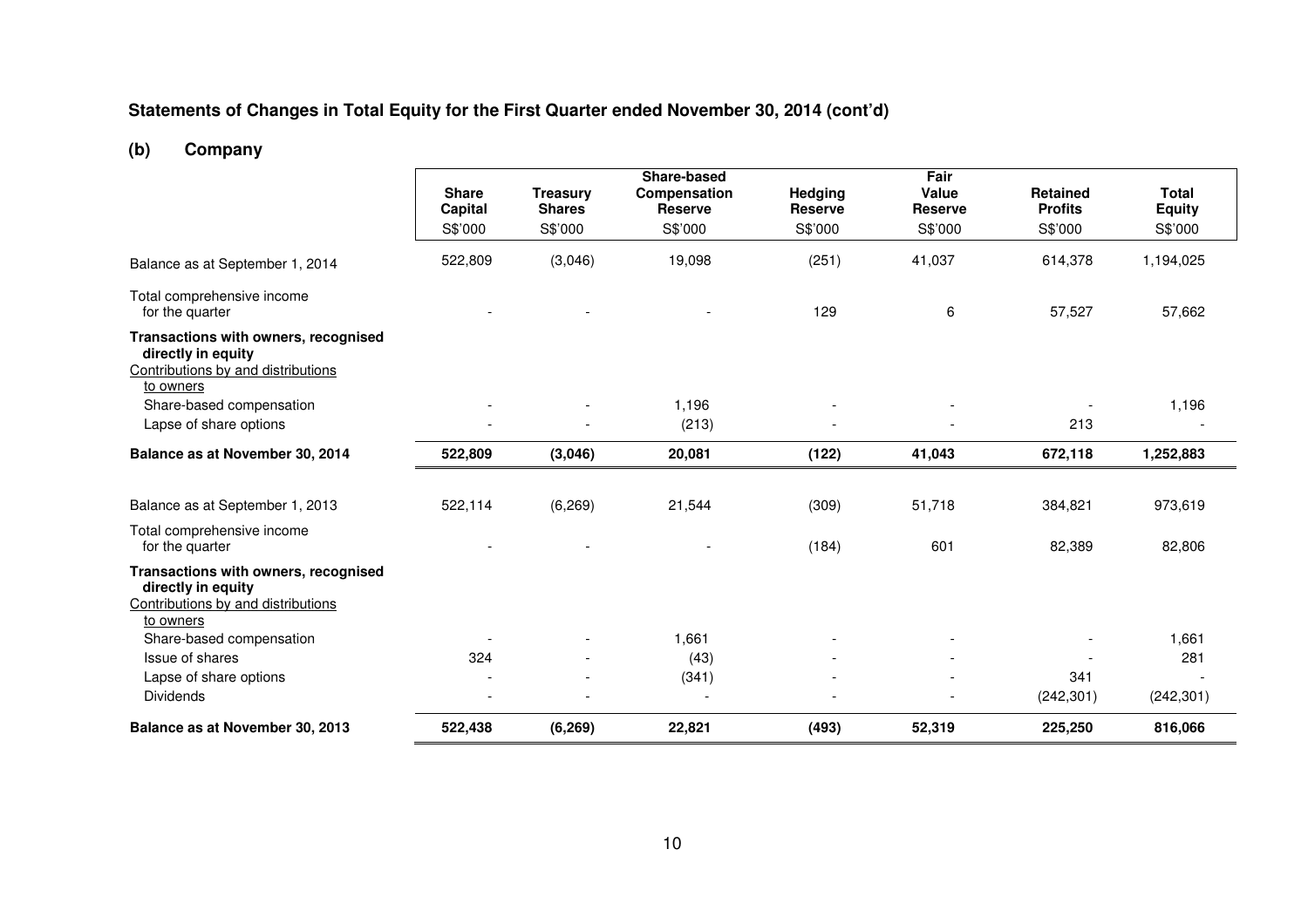**1(d)(ii) Details of any changes in the company's share capital arising from rights issue, bonus issue, share buy-backs, exercise of share options or warrants, conversion of other issues of equity securities, issue of shares for cash or as consideration for acquisition or for any other purpose since the end of the previous period reported on. State also the number of shares that may be issued on conversion of all the outstanding convertibles, as well as the number of shares held as treasury shares, if any, against the total number of issued shares excluding treasury shares of the issuer, as at the end of the current financial period reported on and as at the end of the corresponding period of the immediately preceding financial year**

### **Share Options**

- (a) Between September 1, 2014 and November 30, 2014, the Company did not issue any ordinary shares under the Singapore Press Holdings Group (1999) Share Option Scheme (the "1999 Scheme").
- (b) As at November 30, 2014, the number of outstanding options to subscribe for ordinary shares under the 1999 Scheme was 18,679,125 (November 30, 2013: 20,110,925). Movements in the number of the unissued shares of the Company under the 1999 Scheme during the first quarter are as follows:

| Outstanding<br>as at 01.09.14<br>(000) | Lapsed<br>(000) | Outstanding<br>as at 30.11.14<br>(000) |
|----------------------------------------|-----------------|----------------------------------------|
| 19,118                                 | (439)           | 18,679                                 |

#### **Performance Shares**

- (a) At the extraordinary general meeting of the Company held on December 5, 2006, the Company's shareholders approved the adoption of the SPH Performance Share Plan and the 1999 Scheme was terminated with regard to the grant of further options. However, options granted and outstanding prior to such termination will continue to be valid and be subject to the terms and conditions of the 1999 Scheme.
- (b) As at November 30, 2014, the number of shares granted and outstanding (being contingent award) under the SPH Performance Share Plan was 5,678,319 (November 30, 2013: 6,180,559). Movements in the number of performance shares during the first quarter are summarised below:

|        | Outstanding    |
|--------|----------------|
|        | and unvested   |
| Lapsed | as at 30.11.14 |
| (000)  | (000)          |
|        |                |
| (135)  | 5,678          |
|        |                |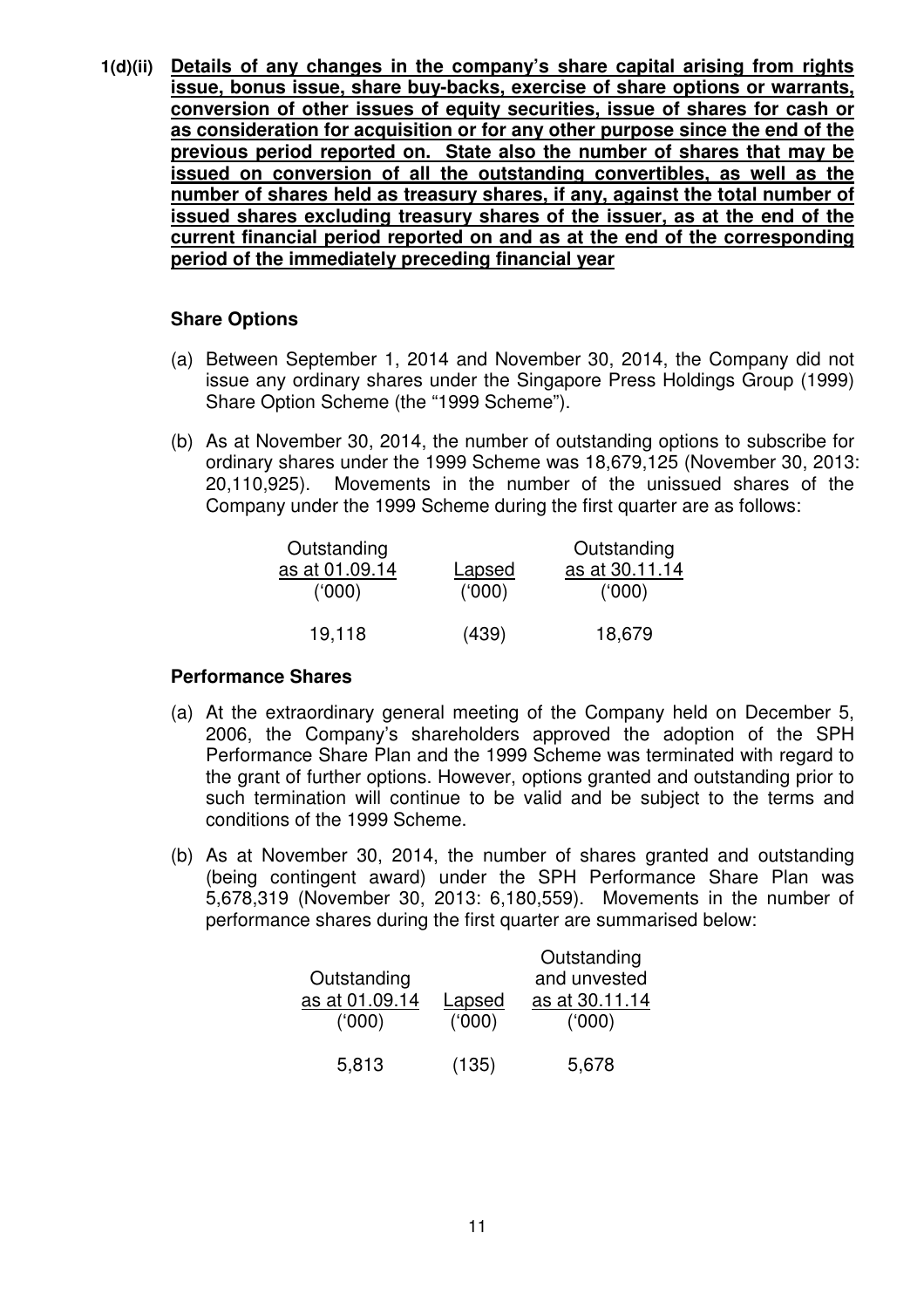## **Share Buy Back**

No shares were bought back by the Company during the first quarter under the Share Buy Back Mandate (first approved by the Shareholders on July 16, 1999 and last renewed at the Annual General Meeting on December 2, 2014).

### **Share Capital and Treasury Shares**

As at November 30, 2014, the Company had 1,599,884,299 ordinary shares, 16,361,769 management shares and 764,822 treasury shares (November 30, 2013: 1,598,976,181 ordinary shares, 16,360,878 management shares and 1,584,740 treasury shares).

#### **1(d)(iii) To show the total number of issued shares excluding treasury shares as at the end of the current financial period and as at the end of the immediately preceding year.**

As at November 30, 2014, the Company had 1,599,884,299 ordinary shares and 16,361,769 management shares (August 31, 2014: 1,599,884,299 ordinary shares and 16,361,769 management shares).

### **1(d)(iv) A statement showing all sales, transfers, disposal, cancellation and/or use of treasury shares as at the end of the current financial period reported on.**

There were no sale, transfer, disposal, cancellation and/or use of treasury shares during the first quarter.

#### **2. Whether the figures have been audited or reviewed, and in accordance with which auditing standard or practice**

The financial information as set out in paragraphs 1, 4, 5, 6, 7 and 13 of this announcement has been extracted from the condensed interim financial information that has been reviewed by our auditors, KPMG LLP, in accordance with Singapore Standard on Review Engagements 2410, Review of Interim Financial Information Performed by the Independent Auditor of the Entity.

#### **3. Where the figures have been audited or reviewed, the auditors' report (including any qualifications or emphasis of a matter)**

Please refer to the attached auditors' review report.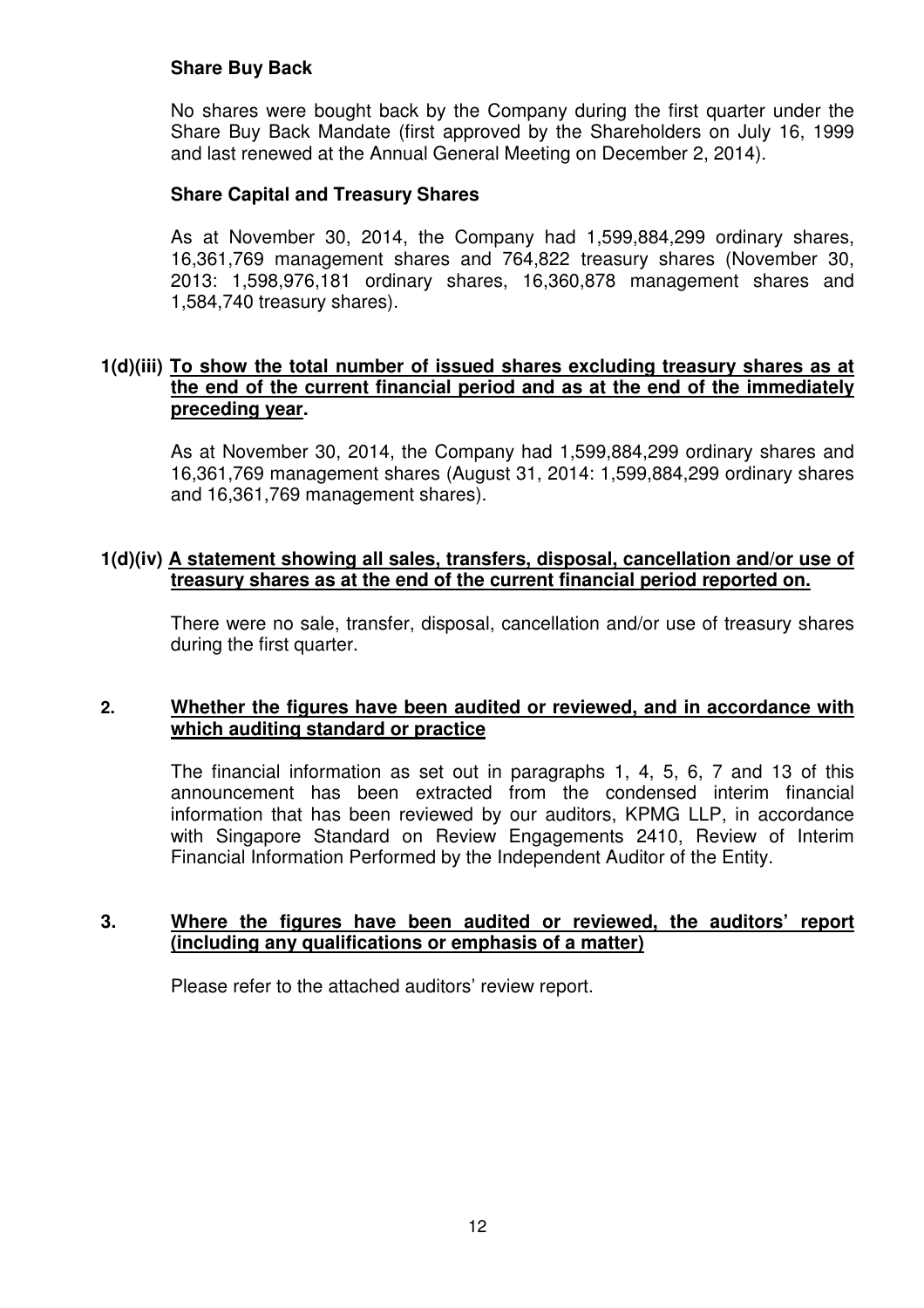**4. Whether the same accounting policies and methods of computation as in the issuer's most recently audited annual financial statements have been applied. If there are any changes in the accounting policies and method of computation, including any required by an accounting standard, what has changed, as well as the reasons for, and the effect of, the change.**

## **Accounting Policies**

The financial information has been prepared in accordance with the same accounting policies and methods of computation adopted in the audited financial statements of the previous financial year, except for new or amended Financial Reporting Standards ("FRS") and Interpretations to FRS ("INT FRS") which became effective from this financial year.

The adoption of the new/revised FRS and INT FRS has not resulted in any substantial changes to the Group's accounting policies nor any significant impact on these financial statements.

**5. Earnings per ordinary share of the group for the current financial period reported on and the corresponding period of the immediately preceding financial year, after deducting any provision for preference dividends**

# **Earnings Per Share for the First Quarter ended November 30, 2014**

|     |                                                                  | Group   |         |  |
|-----|------------------------------------------------------------------|---------|---------|--|
|     |                                                                  | 1Q 2015 | 1Q 2014 |  |
| (a) | Based on the weighted average<br>number of shares on issue (S\$) | 0.04    | 0.06    |  |
| (b) | On fully diluted basis (S\$)                                     | 0.04    | 0.05    |  |

**6. Net asset value (for the issuer and group) per ordinary share based on the total number of issued shares excluding treasury shares of the issuer at the end of the (a) current financial period reported on; and (b) immediately preceding financial year**

#### **Net Asset Value Per Share**

|                                                                                   |                        | Group           | Company                |                 |  |
|-----------------------------------------------------------------------------------|------------------------|-----------------|------------------------|-----------------|--|
|                                                                                   | <b>Nov 30,</b><br>2014 | Aug 31,<br>2014 | <b>Nov 30,</b><br>2014 | Aug 31,<br>2014 |  |
| Net asset value per share<br>based on total number of<br>issued shares at the end |                        |                 |                        |                 |  |
| of period/year (S\$)                                                              | 2.33                   | 2.28            | 0.78                   | 0.74            |  |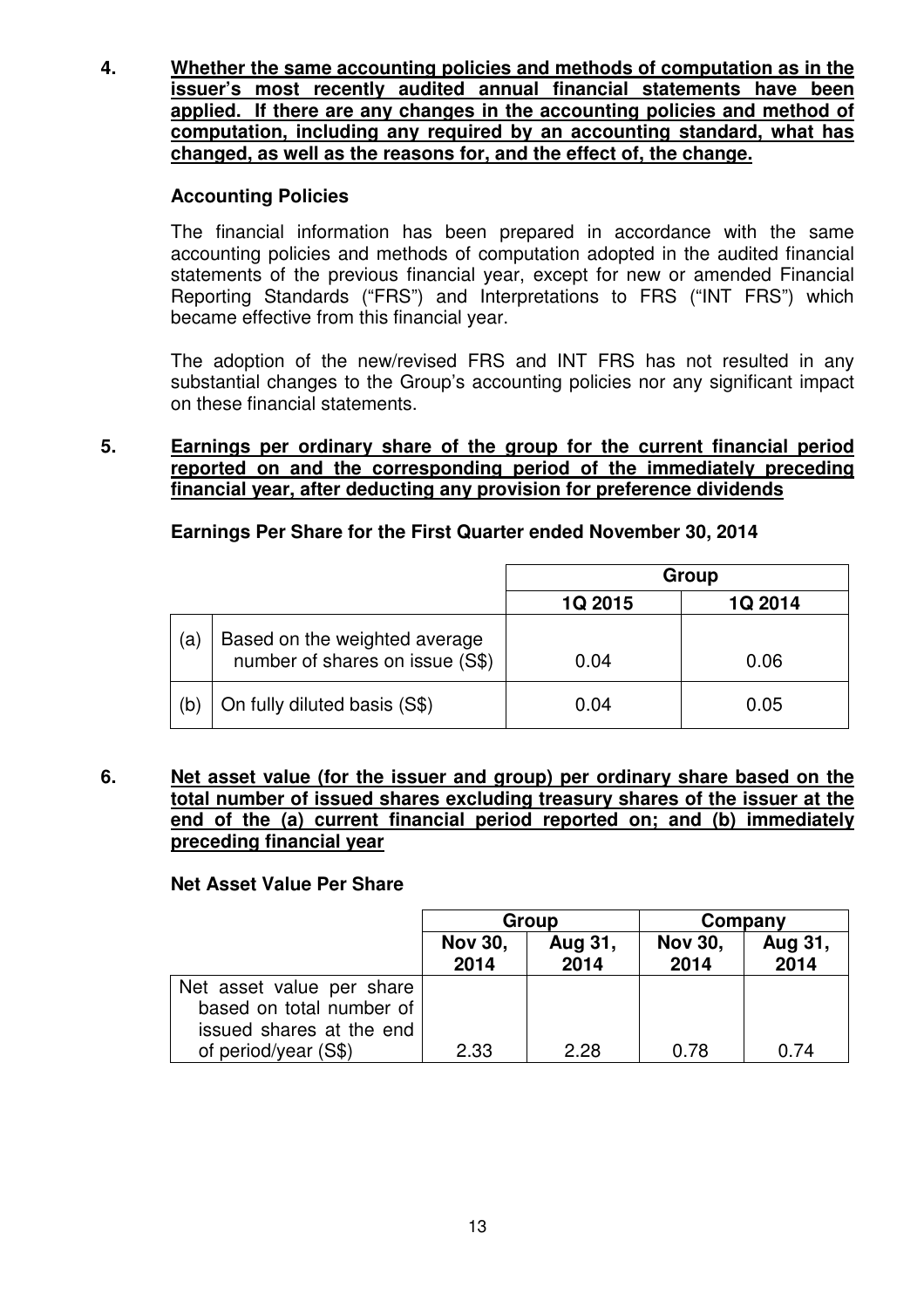**7. A review of the performance of the group, to the extent necessary for a reasonable understanding of the group's business. It must include a discussion of any significant factors that affected the turnover, costs, and earnings of the group for the current financial period reported on, including (where applicable) seasonal or cyclical factors; and any material factors that affected the cash flow, working capital, assets or liabilities of the group during the current financial period reported on**

# **Business Segments/Review of Results**

#### **Business Segments**

The Group is organised into three major operating segments, namely Newspaper and Magazine, Property, and Treasury and Investment. The Newspaper and Magazine segment is involved in the production of content for distribution on print and multimedia platforms including the Internet and mobile devices. The Property segment holds, manages and develops properties of the Group. The Treasury and Investment segment manages the investment activities of the Group. Other operations under the Group, which are currently not significant to be reported separately, are included under "Others". These comprise the Group's businesses and investments in online classified, organising events and exhibitions, online investor relations and financial portal services, book publishing and distribution, radio and television broadcasting, and the New Media Fund.

### **Review of Results for the First Quarter ended November 30, 2014 ("1Q 2015") compared with the First Quarter ended November 30, 2013 ("1Q 2014")**

7.1 Group operating revenue of S\$307.1 million was S\$21.4 million (6.5%) lower compared to 1Q 2014. Revenue for the Newspaper and Magazine business fell S\$20.2 million (7.9%) to S\$235.7 million as advertisement and circulation revenue declined S\$16.0 million (8.0%) and S\$3.2 million (6.8%) respectively.

Revenue for the Property segment edged up S\$0.6 million (1.2%) to S\$51.4 million on the back of higher rental income from the retail assets of SPH REIT, Paragon and The Clementi Mall.

Revenue from the Group's other businesses slipped S\$1.8 million (8.4%) to S\$20.0 million, as the exhibitions business was impacted by the absence of revenue from certain shows due to shift in show dates. This was partially negated by better performance from the local online classified and radio business.

- 7.2 Total costs dipped by S\$6.9 million (3.2%) to S\$208.2 million. Materials, production and distribution costs fell S\$6.9 million (13.0%) to S\$45.9 million with reductions in newsprint, utilities and production costs in line with lower revenue. Other cost elements continued to be well-contained.
- 7.3 Investment income of S\$1.7m comprised mainly gain from sale of investments and fair value loss on forward hedges on portfolio investments. The gain on the underlying investments was recognised in reserves.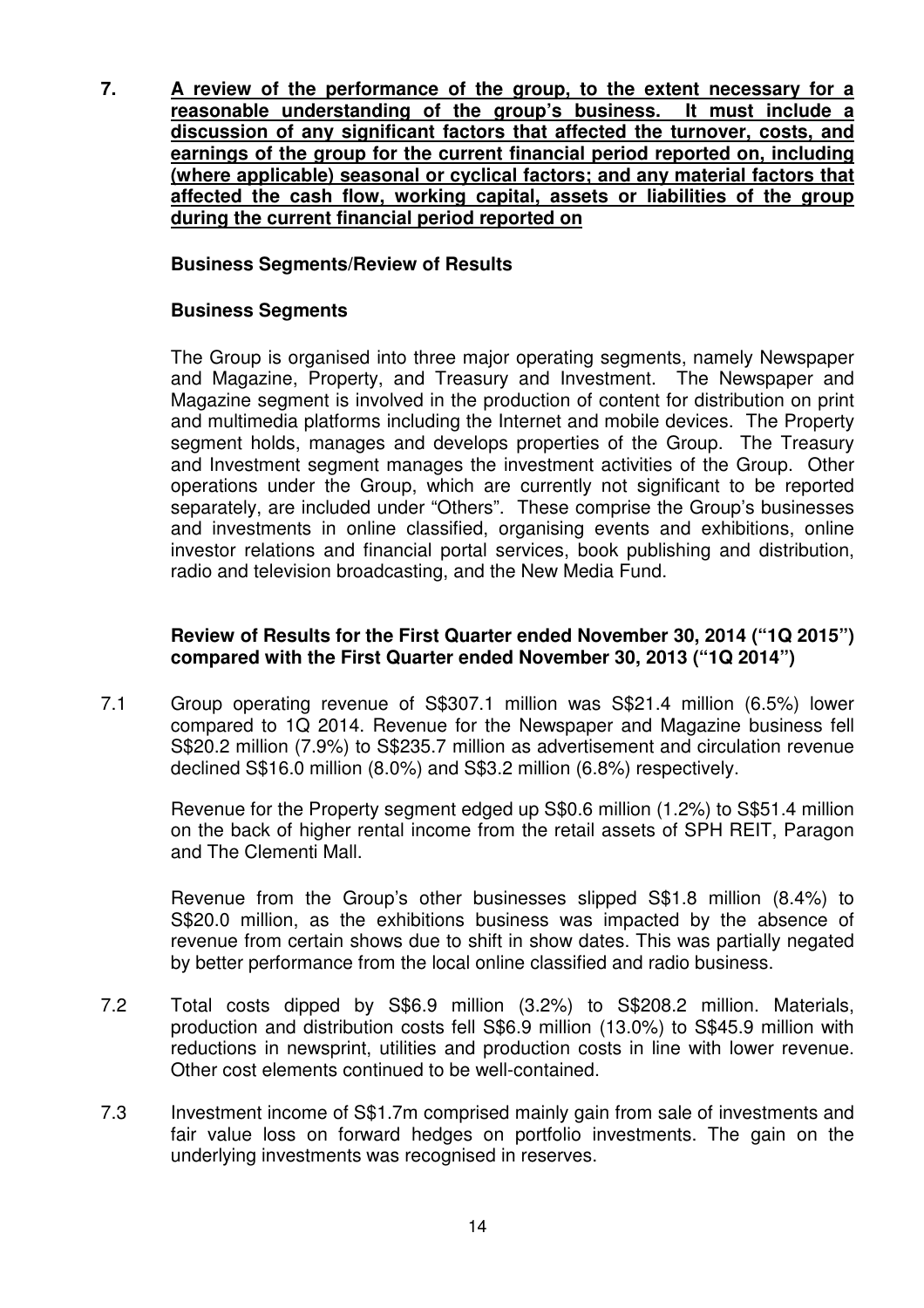- 7.4 The Group's share of net loss of associates and jointly-controlled entities increased S\$4.5 million to S\$8.0 million due to investment in the regional online classified business.
- 7.5 Taxation charge of S\$17.9 million was arrived at after accounting for tax on the taxable income at the corporate tax rate of 17%. There were no material adjustments for over- or under- provision of taxation in respect of prior years.
- 7.6 Net profit attributable to shareholders was S\$69.4 million, S\$19.5 million (21.9%) lower compared to 1Q 2014.

#### **8. Where a forecast, or a prospect statement, has been previously disclosed to shareholders, any variance between it and the actual results**

No forecast was made previously.

#### **9. A commentary at the date of announcement of the significant trends and competitive conditions of the industry in which the group operates and any known factors or events that may affect the group in the next reporting period and the next 12 months**

- 9.1 The global macroeconomic outlook remains muted and fraught with lingering concerns over a confluence of risk factors including rising interest rates, deflationary pressures, geopolitical tensions and a global pandemic outbreak. Against this backdrop and a tight labour market in Singapore, the domestic economy is expected to post modest growth.
- 9.2 Newsprint prices are expected to soften in the near-term, taking into account demand and supply considerations.
- 9.3 The retail assets of SPH REIT, Paragon and The Clementi Mall, are fully leased and will continue to turn in a steady performance. The Seletar Mall was officially opened on November 28, 2014 and is expected to contribute to the Group's property business from 2Q 2015.
- 9.4 The Group will maintain a conservative stance on its investment portfolio allocation with focus on capital preservation. Returns are expected to be commensurate with a low risk-return profile to mitigate against volatility.
- 9.5 Amid a rapidly evolving media landscape, the Group will continue to evaluate and pursue new opportunities to position itself for sustainable growth, whilst striving to reinvigorate the core media business.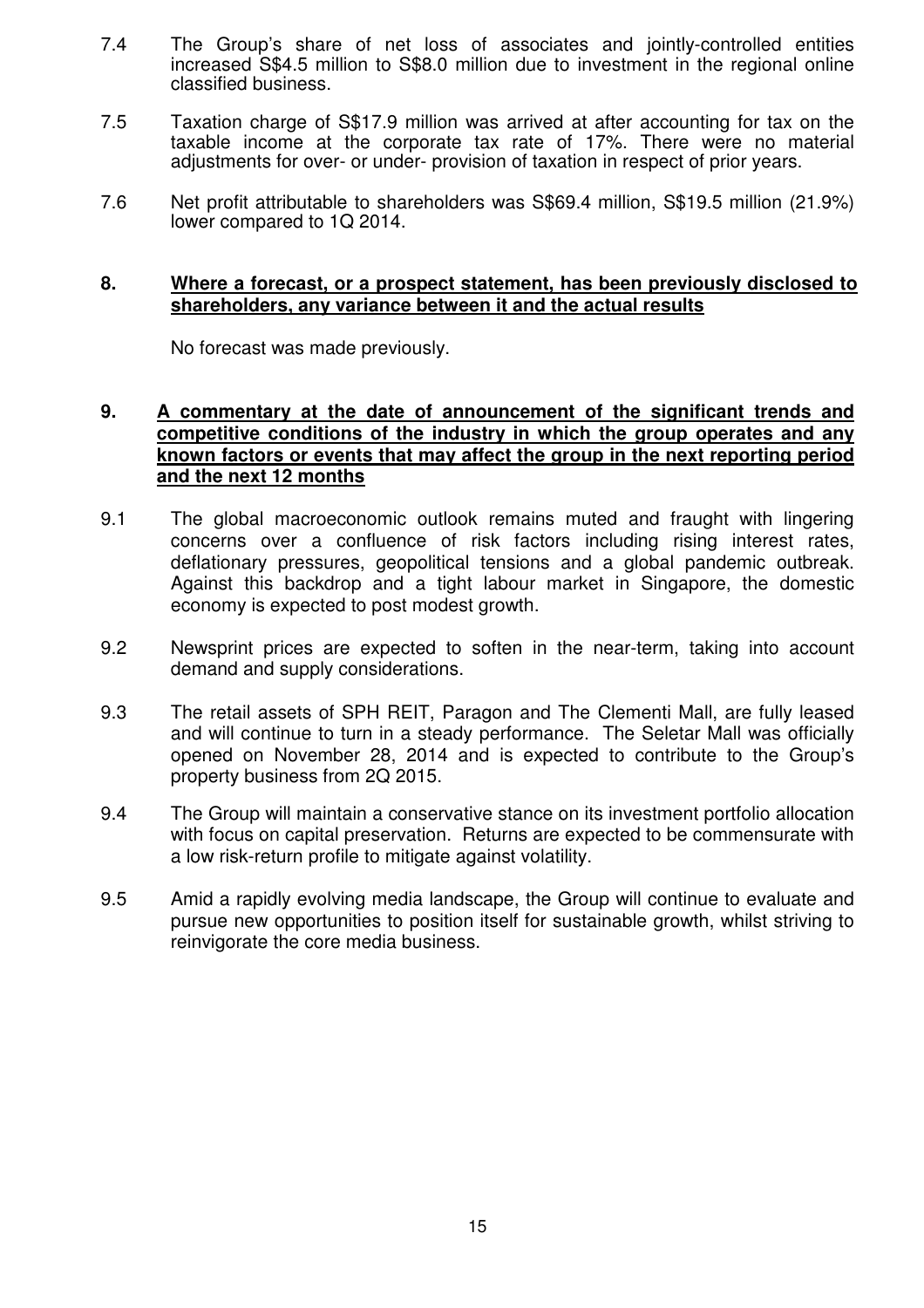### **10. Dividends**

# **(a) Current Financial Period Reported On**

Any dividend recommended for the current financial period reported on?

No.

# **(b) Corresponding Period of the Immediately Preceding Financial Year**

Any dividend declared for the corresponding period of the immediately preceding financial year?

No.

# **(c) Date payable**

Not applicable.

# **(d) Record Date**

Not applicable.

# **11. If no dividend has been declared (recommended), a statement to that effect**

No interim dividend has been declared or recommended in the current reporting period.

#### **12. If the group has obtained a general mandate from shareholders for Interested Person Transactions, the aggregate value of such transactions as required under Rule 920(1)(a)(ii). If no IPT mandate has been obtained, a statement to that effect.**

The Company has not obtained a general mandate from shareholders for Interested Person Transactions.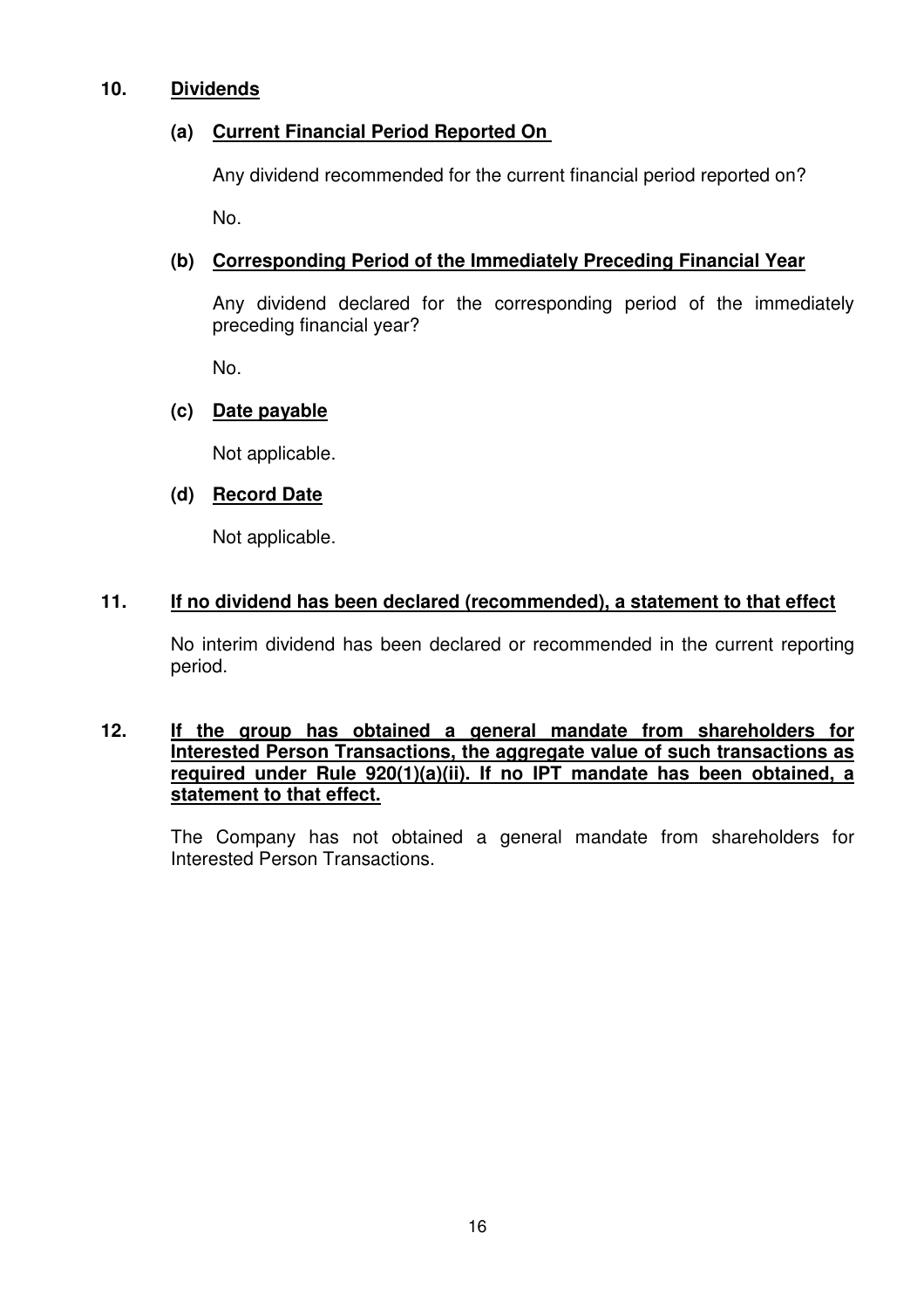# **13. Segmental information (Group) for the period ended November 30, 2014**

# **1Q 2015**

|                                                 | <b>Newspaper</b><br>and |                 | Treasury<br>and   |               |         |                                  |
|-------------------------------------------------|-------------------------|-----------------|-------------------|---------------|---------|----------------------------------|
|                                                 | <b>Magazine</b>         | <b>Property</b> | <b>Investment</b> | <b>Others</b> |         | <b>Eliminations Consolidated</b> |
|                                                 | S\$'000                 | S\$'000         | S\$'000           | S\$'000       | S\$'000 | S\$'000                          |
| <b>Operating revenue</b>                        |                         |                 |                   |               |         |                                  |
| External sales                                  | 235,651                 | 51,414          |                   | 19,992        |         | 307,057                          |
| Inter-segmental sales                           | 1,422                   | 550             |                   | 706           | (2,678) |                                  |
| <b>Total operating revenue</b>                  | 237,073                 | 51,964          |                   | 20,698        | (2,678) | 307,057                          |
| <b>Result</b>                                   |                         |                 |                   |               |         |                                  |
| Segment result                                  | 76,688                  | 36,842          | 1,349             | (2,039)       |         | 112,840                          |
| Finance costs                                   | (36)                    | (4, 721)        | (4,203)           |               |         | (8,960)                          |
| Interest income                                 | 34                      | 112             |                   |               |         | 146                              |
| Share of net profit/(loss)<br>of associates and |                         |                 |                   |               |         |                                  |
| jointly-controlled entities                     | 845                     |                 |                   | (8,881)       |         | (8,036)                          |
| Profit/(loss) before taxation                   | 77,531                  | 32,233          | (2,854)           | (10,920)      |         | 95.990                           |

### **1Q 2014**

|                                                 | <b>Newspaper</b><br>and |                 | <b>Treasury</b><br>and |               |          |                                  |
|-------------------------------------------------|-------------------------|-----------------|------------------------|---------------|----------|----------------------------------|
|                                                 | Magazine                | <b>Property</b> | <b>Investment</b>      | <b>Others</b> |          | <b>Eliminations Consolidated</b> |
|                                                 | S\$'000                 | S\$'000         | S\$'000                | S\$'000       | S\$'000  | S\$'000                          |
| <b>Operating revenue</b>                        |                         |                 |                        |               |          |                                  |
| External sales                                  | 255,869                 | 50,787          |                        | 21,819        |          | 328,475                          |
| Inter-segmental sales                           | 1,650                   | 505             |                        | 329           | (2, 484) |                                  |
| Total operating revenue                         | 257,519                 | 51,292          |                        | 22,148        | (2, 484) | 328,475                          |
| <b>Result</b>                                   |                         |                 |                        |               |          |                                  |
| Segment result                                  | 89,511                  | 36,236          | 4,955                  | 54            |          | 130,756                          |
| Finance costs                                   | (34)                    | (4,609)         | (4,203)                | (3)           |          | (8, 849)                         |
| Interest income                                 | 22                      | 58              |                        | 5             |          | 85                               |
| Share of net profit/(loss)<br>of associates and |                         |                 |                        |               |          |                                  |
| jointly-controlled entities                     | 509                     |                 |                        | (4,002)       |          | (3, 493)                         |
| Profit/(loss) before taxation                   | 90.008                  | 31,685          | 752                    | (3,946)       |          | 118,499                          |

# **BY ORDER OF THE BOARD**

Ginney Lim May Ling Khor Siew Kim

Company Secretaries

Singapore, January 13, 2015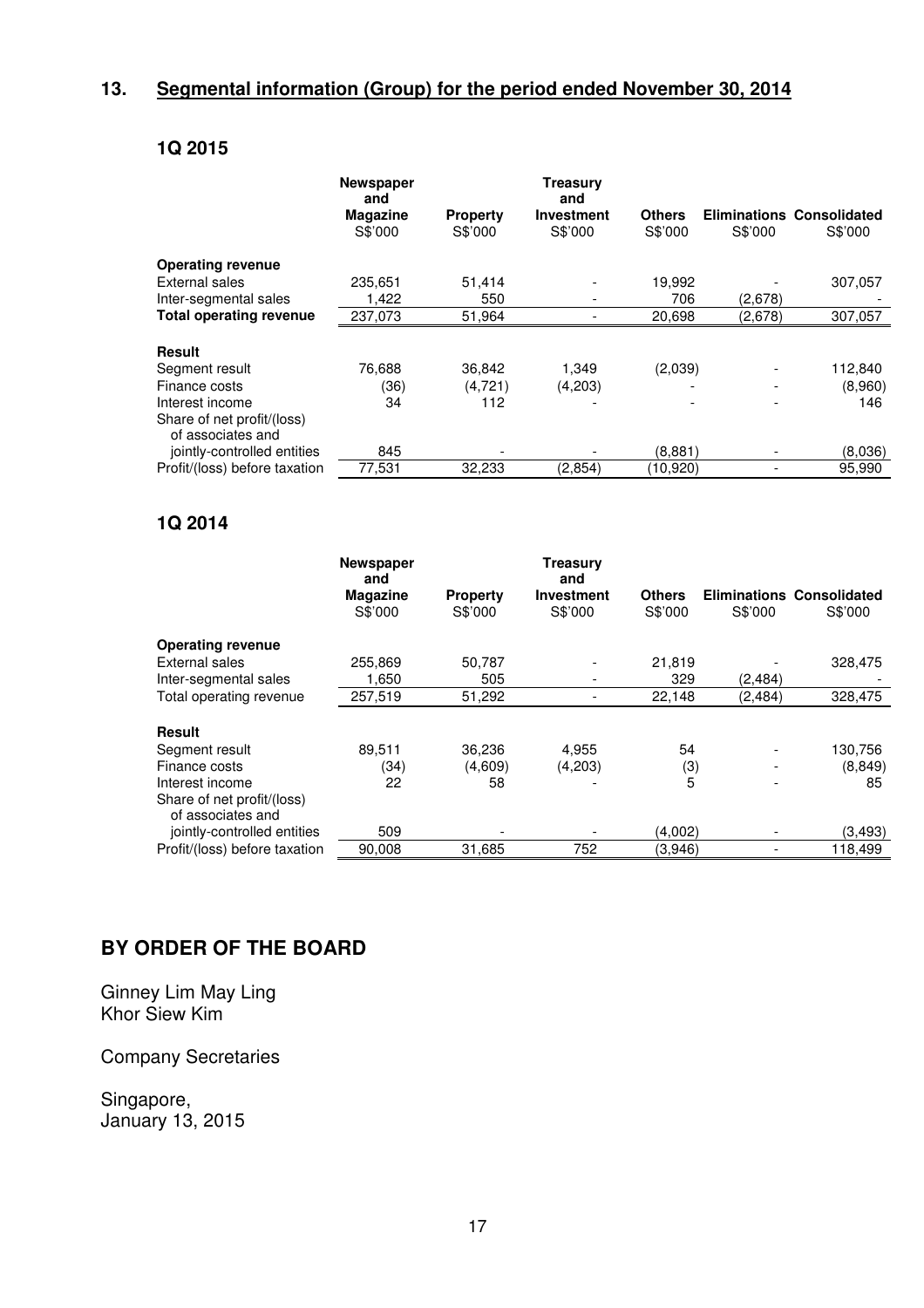

**KPMG LLP** 16 Raffles Quay #22-00 Hong Leong Building Singapore 048581

Telephone Fax Internet

+65 6213 3388 +65 6225 0984 knmg com sa

# **Report on review of Condensed Interim Financial Information**

The Board of Directors Singapore Press Holdings Limited

#### **Introduction**

We have reviewed the accompanying balance sheet of Singapore Press Holdings Limited (the "Company") and consolidated balance sheet of Singapore Press Holdings Limited and its Subsidiaries (the "Group") as at November 30, 2014, and the related consolidated statements of income, comprehensive income, changes in total equity and cash flows for the Group for the three-month period then ended, and the statement of changes in total equity of the Company for the three-month period then ended, and certain explanatory notes (the "Condensed Interim Financial Information"). Management is responsible for the preparation and presentation of this Condensed Interim Financial Information in accordance with Singapore Financial Reporting Standard ("FRS") 34 *Interim Financial Reporting*. Our responsibility is to express a conclusion on this Condensed Interim Financial Information based on our review.

#### Scope of review

We conducted our review in accordance with Singapore Standard on Review Engagements 2410 Review of Interim Financial Information Performed by the Independent Auditor of the Entity. A review of condensed interim financial information consists of making inquiries, primarily of persons responsible for financial and accounting matters, and applying analytical and other A review is substantially less in scope than an audit conducted in review procedures. accordance with Singapore Standards on Auditing and consequently does not enable us to obtain assurance that we would become aware of all significant matters that might be identified in an audit. Accordingly, we do not express an audit opinion.

#### Conclusion

Based on our review, nothing has come to our attention that causes us to believe that the accompanying Condensed Interim Financial Information is not prepared, in all material respects, in accordance with FRS 34 Interim Financial Reporting.

KPMG LLP (Registration No. T08LL1267L), an accounting<br>limited liability partnership registered in Singapore under the<br>Limited Liability Partnership Act (Chapter 163A), and a<br>member firm of the KPMG network of independent m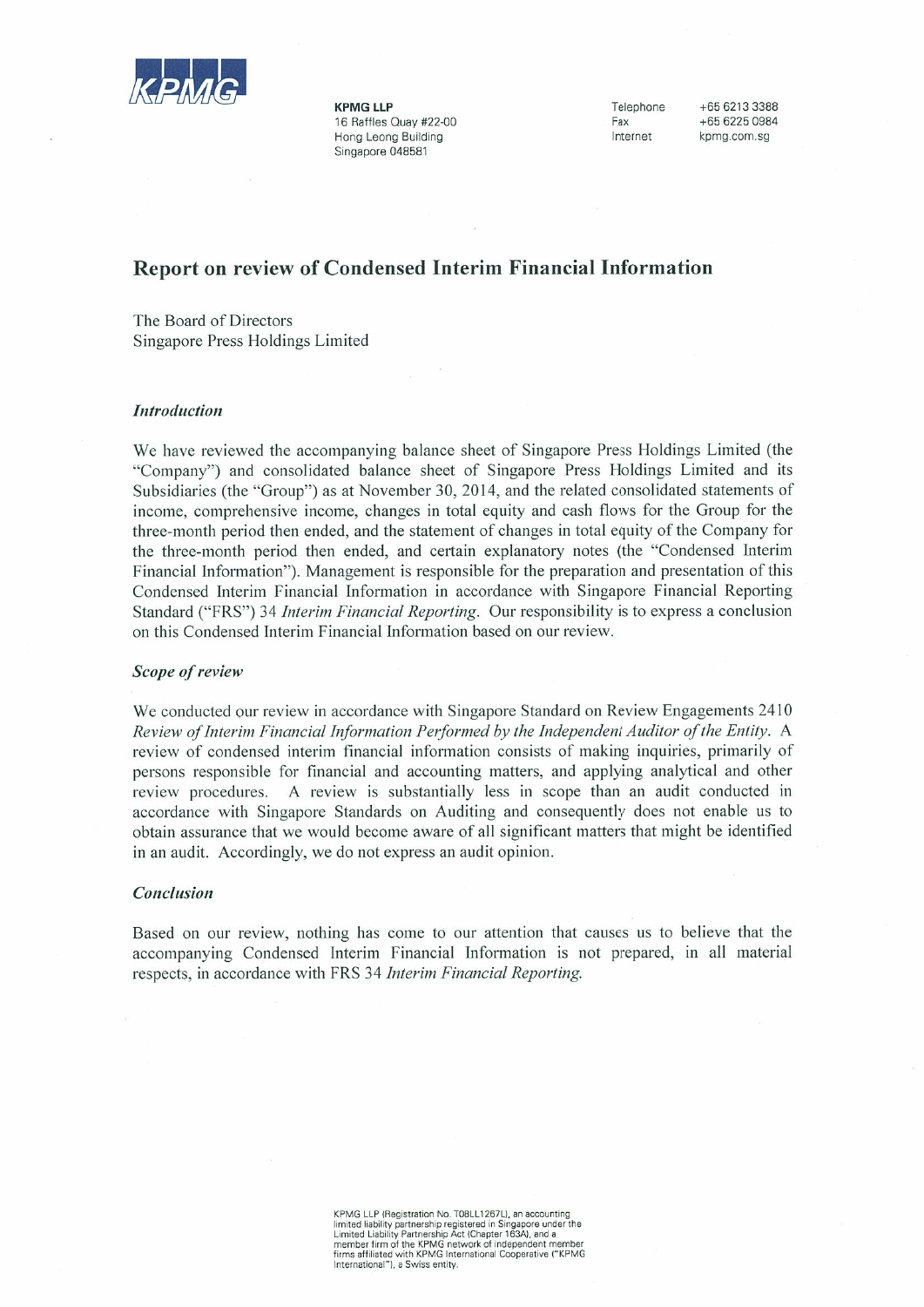

**Singapore Press Holdings Limited** Review of Condensed Interim Financial Information Period ended November 30, 2014

#### **Restriction on use**

Our report is provided in accordance with the terms of our engagement. Our work was undertaken so that we might report to you on the Condensed Interim Financial Information for the purpose of assisting the Company to meet the requirements of the Singapore Exchange Limited Listing Manual and for no other purpose. Our report is included in the Company's announcement of its interim financial information for the information of its members. We do not assume responsibility to anyone other than the Company for our work, for our report, or for the conclusions we have reached in our report.

KPMG LLP

**KPMG LLP** Public Accountants and Chartered Accountants

Singapore January 13, 2015

 $\overline{2}$ 

 $\lambda$